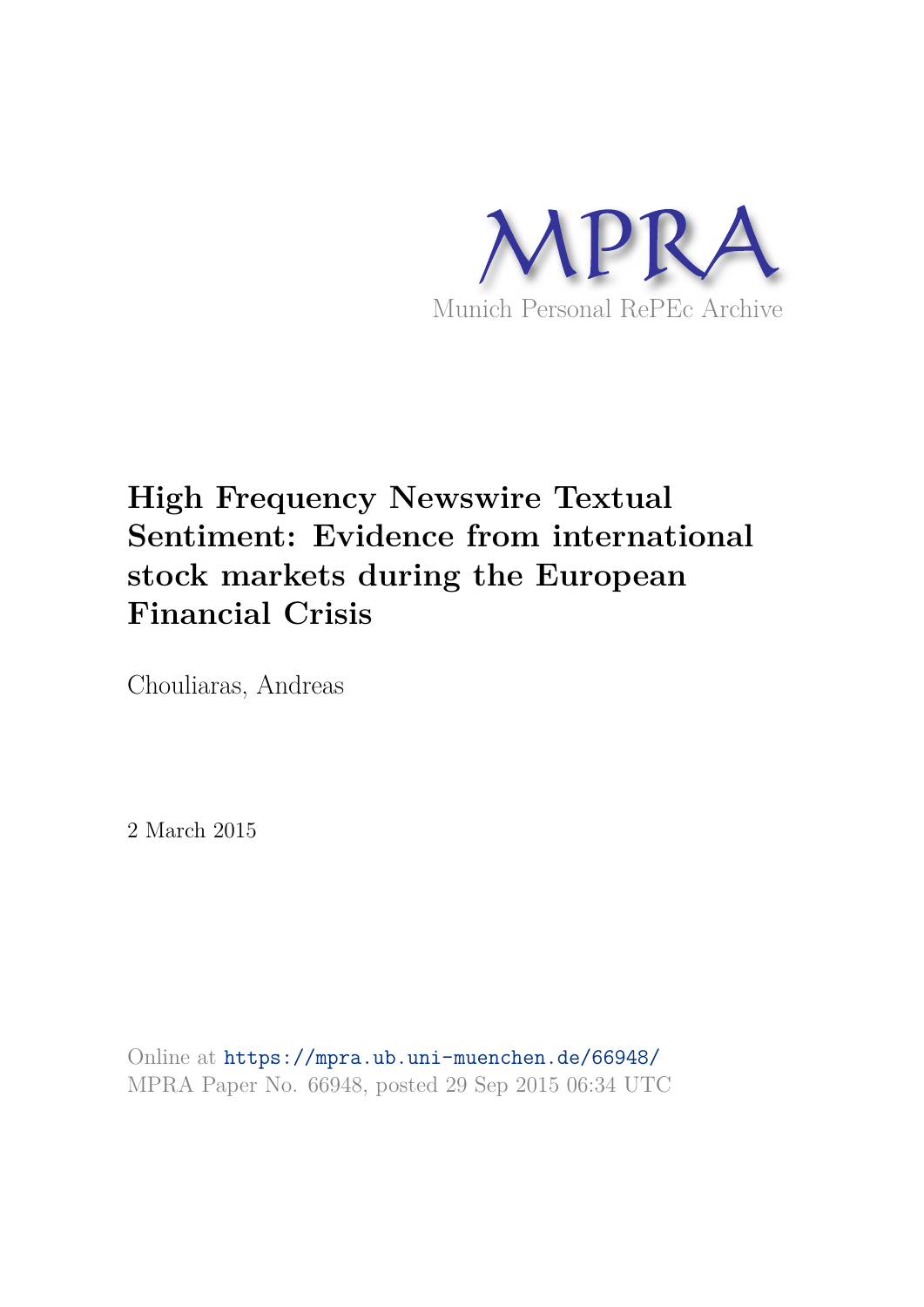## High Frequency Newswire Textual Sentiment Analysis: Evidence from international stock markets during the European Financial Crisis

Andreas Chouliaras<sup>∗</sup> Luxembourg School of Finance∗∗

#### Abstract

I perform textual analysis in a total of 13145 high frequency (intraday) news articles, 6536 of which are from the Dow Jones Newswires and 6609 from the Thomson Reuters Newswires. Selected articles are Euro-periphery (Portugal, Ireland, Italy, Greece, Spain) crisis-related articles which contain a number of keywords in their content and their title. News pessimism as a product of textual analysis sentiment affects stock returns negatively and volatility positively (an increase in pessimism is associated with lower stock prices and higher volatility). Media pessimism does not only affect the crisis-hit Euro-periphery countries but also European (Germany, France, UK, Switzerland) and overseas (US, Japan, China) stock markets. Stock markets can be very fast when "absorbing" the shocks of media pessimism. Even small time frames such as 5-minutes and 30 minutes can be enough for stock prices to be negatively affected by a higher media pessimism. The media (and especially newswires which release articles with extreme speeds and coverage) provide a channel through which "bad" news are instantaneously circulated and provide worldwide "shocks" to stock prices in extremely small time windows (even 5-minutes).

JEL classification: G01, G14, G15, D83.

Keywords: Financial Crisis, Textual Analysis, News Flow, Financial Sentiment, High Frequency, Intraday, Dow Jones, Thomson Reuters.

<sup>∗</sup> Corresponding author. E-mail address: andreas.chouliaras@uni.lu

<sup>∗∗</sup> Luxembourg School of Finance, 4, rue Albert Borschette, 1246 Luxembourg.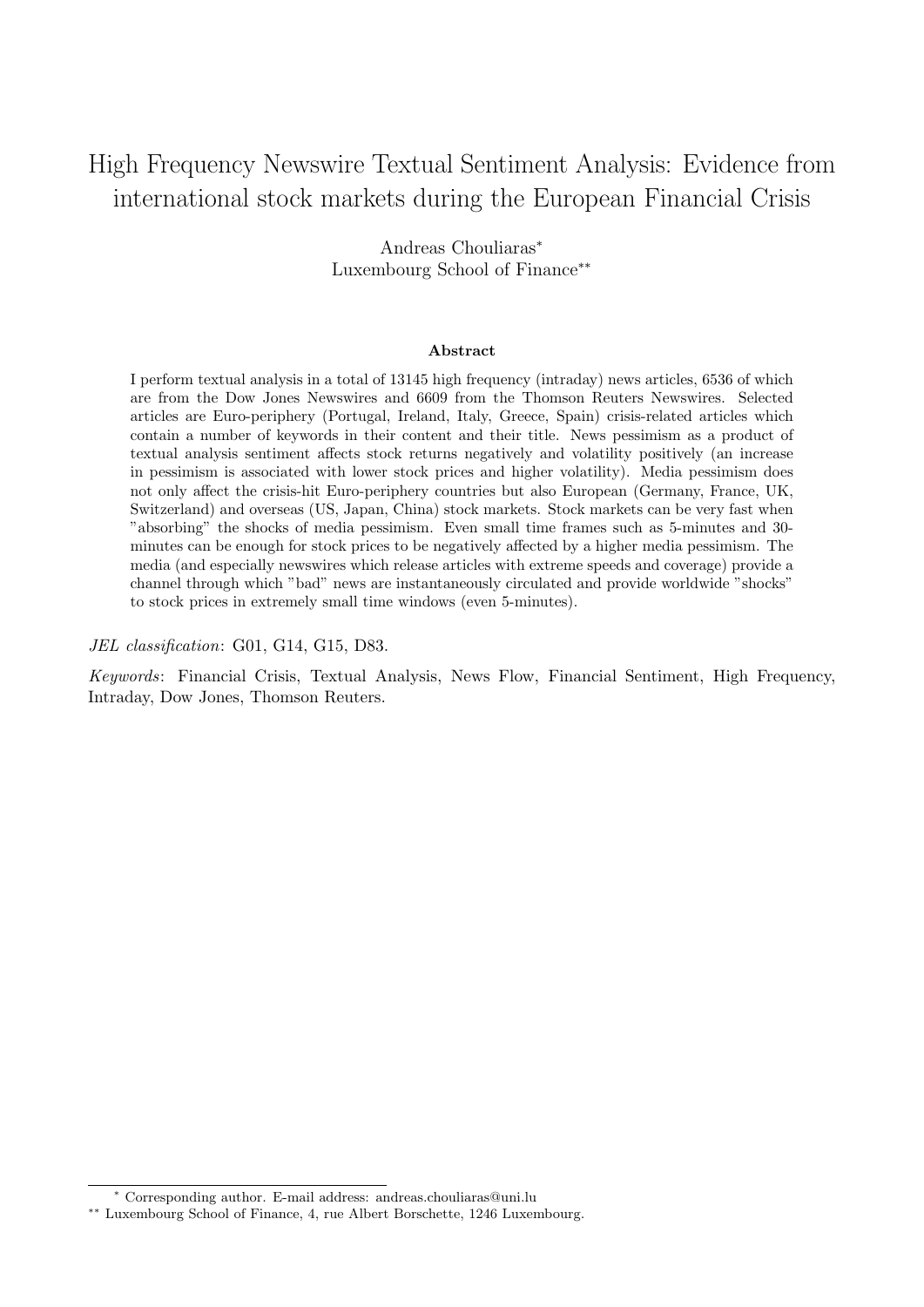## 1. Introduction

The Euro-crisis has been at the centre of attention for the financial press since the Euro-crisis started, around the end of 2009. Thousands of news articles were written about the Euro-periphery countries (Portugal, Ireland, Italy, Greece, Spain), whose vulnerabilities led to bailout packages, either at the sovereign or the banking level. There has been fierce debate on whether these countries could make it or not, how bad their finances and how uncompetitive they were, whether they should part ways with the common currency area (Eurozone), and whether bad news about them might propagate and affect the rest of the European countries, causing a domino effect.

Previous research about Euro-crisis news and events (e.g. Arezki, Candelon, and Sy (2011), Beetsma, Giuliodori, de Jong, and Widijanto (2013), Mink and De Haan (2013)) mainly dealt with the impact of official news announcements such as sovereign debt rating changes, using dummy variables to denote the occurrence of events, or arbitrarily defining events as "good" or "bad". Nevertheless, such specific announcements give at best a partial and at worst a biased view of the impact of information on market prices since they do not reflect all available information and in many cases they are anticipated by market participants. Classifying events manually is problematic because it depends entirely on the perceptions and beliefs of the researcher(s) who do the classification, while it also neglects the degree of negative (or positive, or uncertain) information, dealing only with the extreme parts of the sentiment spectrum, and completely ignoring all values in between. I attempt to shed light on the impact of the News Flow imbedded in newswires articles. Chouliaras and Grammatikos (2013) study the effect of news sentiment on the probability of extreme stock market returns on a daily basis. But a more high-frequency analysis is also important, especially nowadays that market participants make decisions in a much faster pace. Is a whole trading day necessary for markets to "absorb" the negative media content (pessimism), or are smaller time frames enough? According to the Kyle (1985) model, the speed with which information is incorporated into market prices is essential. The contributions of this article are the following: to the best of my knowledge, it is the first paper to study the high-frequency effects of the Euro-crisis using data with are timestamped up to milliseconds; I incorporate the two biggest international newswires (Thomson Reuters and Dow Jones) and I use a rather elaborate method to select articles relevant for the topic of the Euro-crisis under investigation; I examine the impact of News Flow about the peripheral countries on international intraday stock returns. This way I answer the question of whether after all the Euro-periphery financial sentiment does indeed significantly affect stock returns and volatility, a topic which lies at the centre of financial discussions and policy making since the advent of the Euro-crisis. Such an analysis also contributes to policy decision making, in the sense that huge amounts of money had to be disbursed by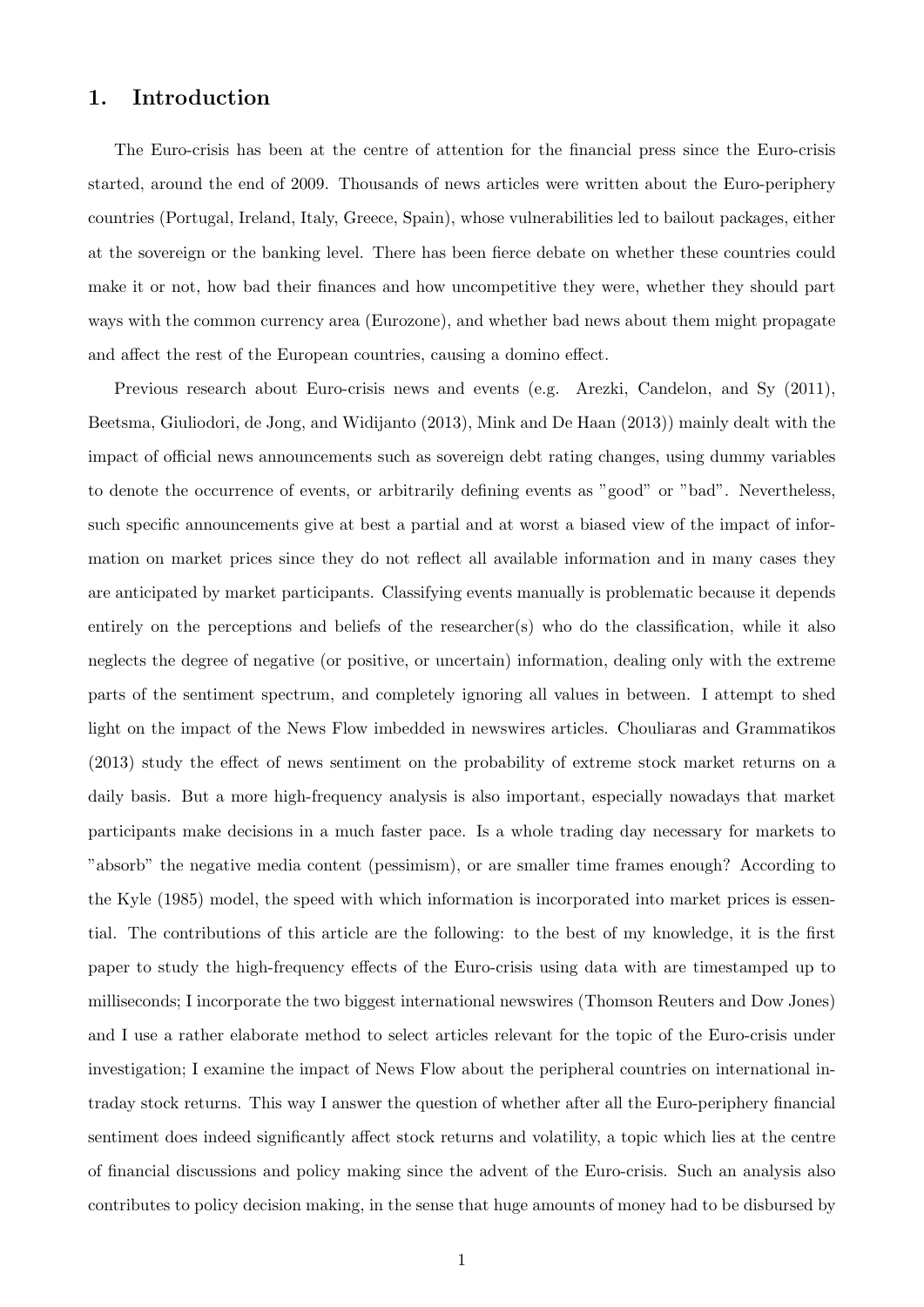European Union countries (in the form of bailout packages) in the countries that found themselves in serious financial troubles. In case that news affect not only the countries in trouble, the contribution in the policy decision making has to do with the fact that apart from an action of solidarity, providing financial assistance was also an action that had to do with mitigating the risk of crisis transmission and panic in the financial markets.

I find that the News Flow about the financial crisis significantly affect not only the Euro-periphery but also international stock markets. The effect is not only limited in European Union countries, but also overseas financial markets are affected (USA, Japan, China). A higher negative (and pessimistic) content regarding the Euro-crisis is associated with lower stock returns even when considering a very small time frame (5 minutes and 30 minutes after the articles were released). My findings provide support for theoretical models such as De Long, Shleifer, Summers, and Waldmann (1990) which predict that low sentiment will generate downward price pressure. If one considers the media pessimism variables as a proxy of sentiment or risk aversion, one can interpret these findings in the context of a model such as Campbell, Grossman and Wang (1993) which state that changes in the level of risk aversion for a sufficient amount of investors can influence returns in the very short-term. Finally, in the spirit of Daniel, Hirshleifer, and Subrahmanyam (1998), beliefs lead investors to overweight or underweight public signals which are interpreted to confirm or contradict their private information, causing fluctuations in asset returns. As in Shleifer and Summers (1990), there can be incidents where investors are not fully rational and their demand for assets is affected by beliefs or sentiments. The central economic questions I am addressing are threefold: do articles about the crisis hit countries affect the perceived to be financially sound ones? Are the effects contained within Europe? Or do they affect countries geographically distant as well (US, China, Japan)? How fast are these effects? Are multiple hours or days needed, or are small time frames such as 5 minutes and 30 minutes enough to start feeling the effects of these pessimistic articles? The theoretical models about noise traders, beliefs and sentiment provide an interesting framework to examine these questions.

The study of News Flow has become rather popular recently with the advances in the Data Mining and Sentiment Analysis techniques. The strong interest in this area has been demonstrated by the recent creation of companies and commercial products specialised in the production of financial sentiment (see e.g., RavenPack<sup>1</sup> and Thomson Reuters News Analytics<sup>2</sup>). As far as the finance literature is concerned, the pioneering work of Tetlock (2007) uses textual analysis (based on the Harvard psychosocial dictionary) of a Wall Street Journal column, and associates the content of the articles with the Dow Jones returns, using vector auto regressions (VARs). He finds that media pessimism has

<sup>1</sup> http://www.ravenpack.com/

<sup>2</sup> http://www.machinereadablenews.com/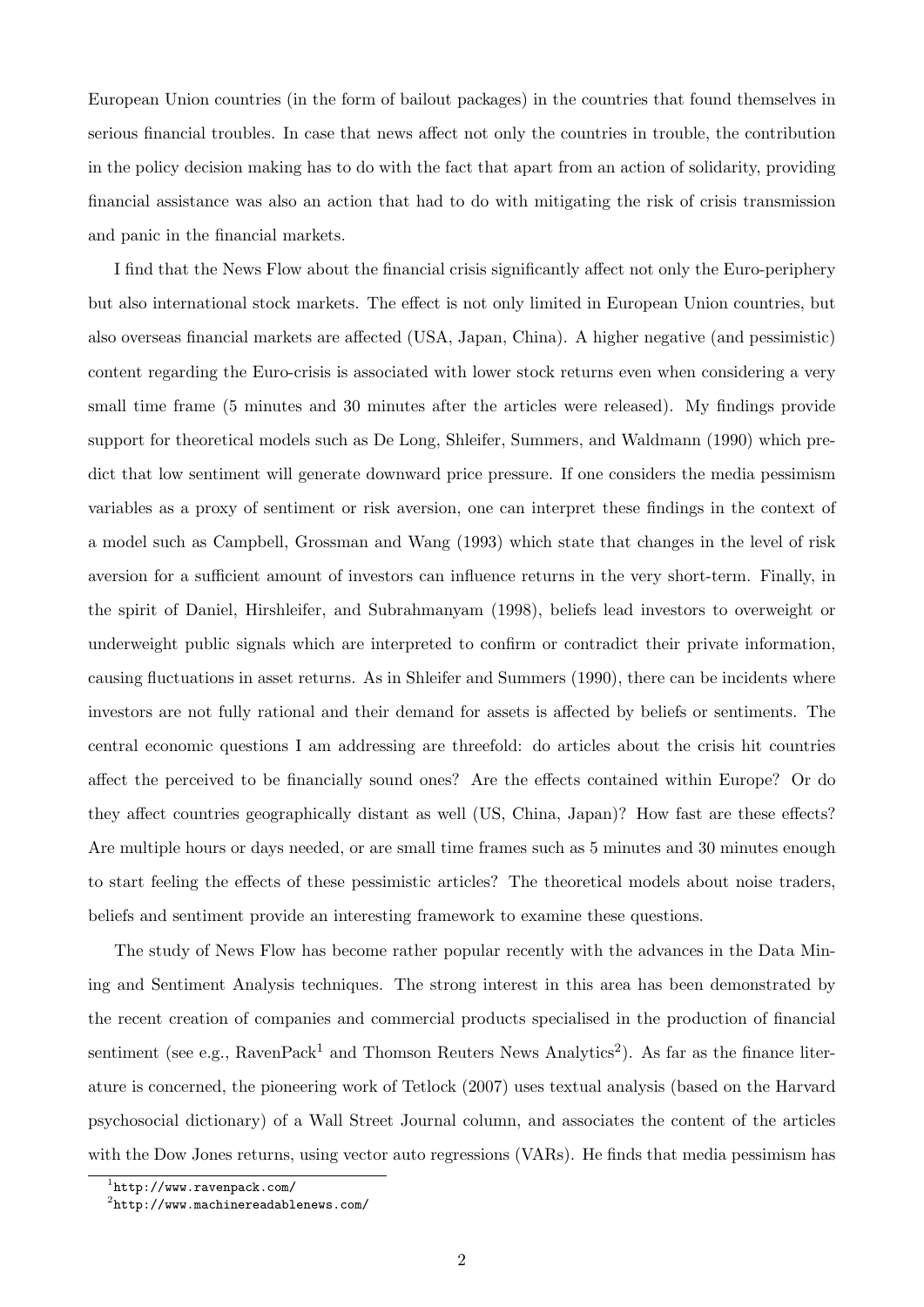predictive power on market returns, while reversion effects occur and extreme absolute values of pessimism predict higher trading volumes. Loughran and McDonald (2011) develop finance-oriented word lists by fine-tuning the Harvard dictionary, and correlate textual analysis variables with 10-Ks filing returns, trading volume, volatility and other characteristics. Chouliaras (2015b) finds that monthly portfolios based on the product of annual pessimism change and the previous period returns generate returns in excess of previous winners/losers., while Chouliaras (2015a) finds that 10-K pessimism negatively affects stock holdings after the filing. Other studies report evidence of predictive power of stock message boards and major financial columns on volatility, returns and volume (Antweiler and Frank (2004), Chen, De, Hu, and Hwang (2013)). The related literature also studies the effect of returns on media content Garcıa (2012), the effect of media content on returns during recessions and expansions Garcia (2013)), while a high level of similarity in firm-specific news is found to provoke higher trading aggressiveness of individual investors (Tetlock (2011)). Boudoukh, Feldman, Kogan, and Richardson (2013) find that news that can be identified and classified in certain categories have a higher impact on stock markets than unidentified news. Another area of research has been the field of corporate earnings, where Tetlock, Saar-Tsechansky, and Macskassy (2008) find that a higher percentage of negative words in news about specific firms predicts lower quarterly earnings. Furthermore, textual analysis has been used for the study of initial public offerings (IPOs). Loughran and McDonald (2013) find that higher uncertainty in filings affect first-day returns and ex post volatility, Jegadeesh and Wu (2013) give different weights on words based on the market reactions that they caused and Li (2010) studies the effect of forward-looking statements in corporate filings on future earnings and liquidity. Finally, Ahern and Sosyura (2014) show evidence of firms manipulating media coverage to achieve better stock prices during mergers and acquisitions negotiations.

Our study is related to Tetlock (2007), Garcia (2013), Garcıa (2012) and Chouliaras and Grammatikos (2013) as far as the analysis of News Flow is concerned. The main contributions to the previous literature are: first and foremost, I employ a database of 13145 articles from the two biggest international newswires (Dow Jones and Thomson Reuters), while none of the previous studies deals with the high frequency effects of news during the Euro-crisis. With the exception of Chouliaras and Grammatikos (2013), the other studies typically examine only a column of a newspaper per day, while in this research paper the articles are released at any point during the 24 hours of a day. The fact that every article and every stock price is timestamped (at least on the level of minutes), I am able to "align" the time zone of every article and every stock price, making sure there is a causal link since, in this setting, articles precede stock prices. Furthermore, the selected articles have to do with multiple countries, while I also study their effects on multiple countries, while the previous literature typically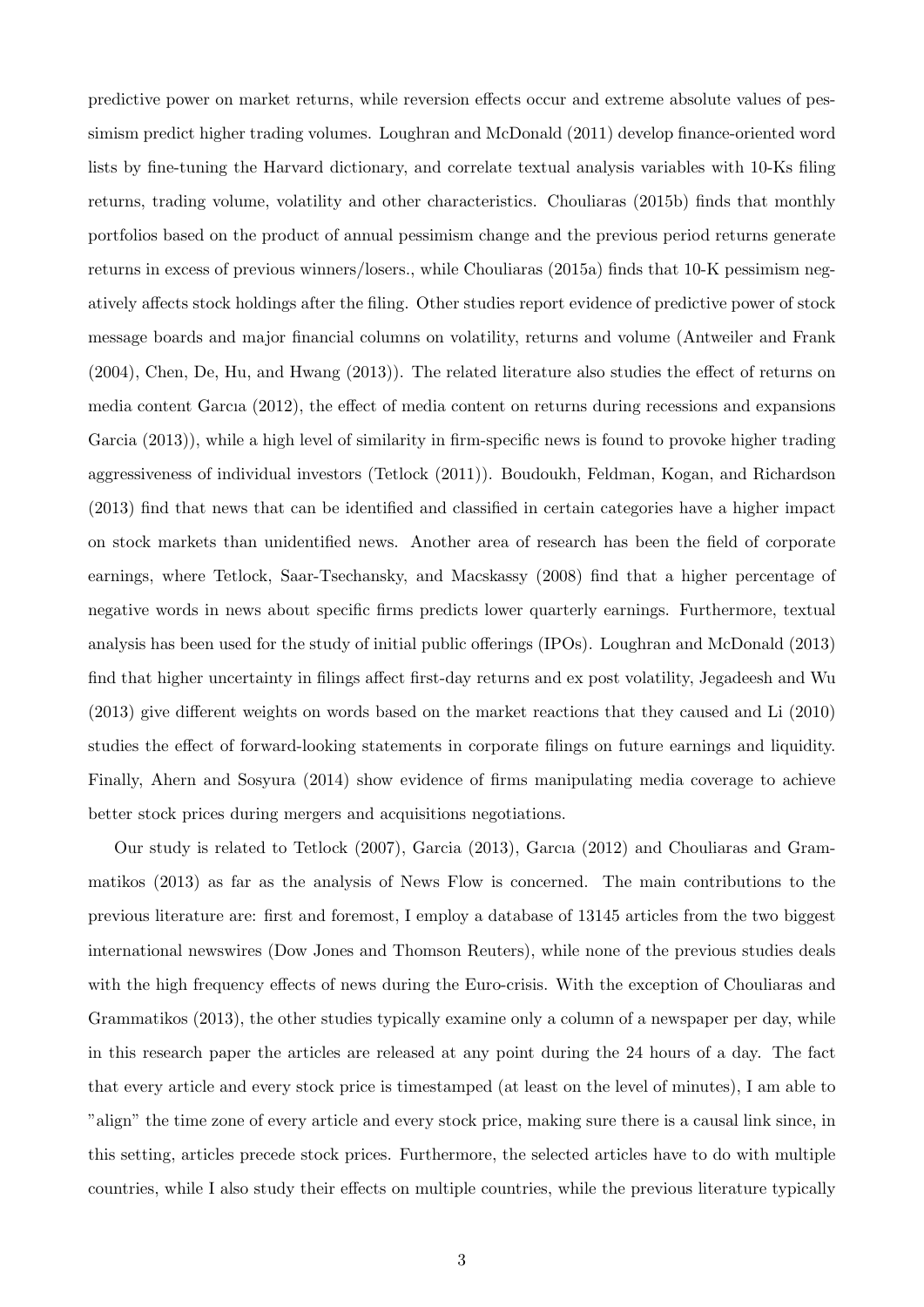studied the effects on one stock index. In addition, this research contributes to the policy debate, in the sense that it deals with the question of whether news about a group of vulnerable countries can affect financially "stronger" ones, and how fast this effect becomes visible.

Since it is well accepted that the most vulnerable eurozone countries -the Euro-periphery group- were the most badly hit by the Euro-crisis, our main interest is to study for the effect of Euro-periphery news sentiment to international stock markets.

The rest of this paper is organized as follows. Section 2 presents the data. Section 3 presents the model specification and I explain how I study the effect of News Sentiment in a cross-country setting. Section 4 provides the empirical results. Section 5 concludes.

## 2. The Data

The financial data I employ come from Thomson Reuters Tick History (TRTH)<sup>3</sup>. I use data on stock indices for various European countries (Portugal, Ireland, Italy, Greece, Spain, Austria, Belgium, Finland, Germany, United Kingdom, Switzerland, Norway) but also overseas stock markets (US S&P, US Dow Jones, China, Japan, Brazil, Canada). The exact stock indexes used in this paper appear in Table 1:

#### Insert Table 1 here

As far as the news articles data are concerned, I employ the Dow Jones Factiva news database<sup>4</sup>. The time period under examination starts from 1 December 2009, and it ends on 13 March 2013. Europe slipped into recession in 2009<sup>5</sup>, while by December 2009 it was clear something was seriously wrong with the finances of Greece<sup>6</sup>, which makes December 2009 a reasonable point to start our analysis. I end the analysis due to data availability as far as the Thomson Reuters Tick History (TRTH) data are concerned, but by this point the Eurozone countries have intervened and were heavily invested in sustaining the cohesion of the European union and the Eurozone monetary union.

<sup>3</sup>Thomson Reuters Tick History can be found at: http://thomsonreuters.com/tick-history/

<sup>4</sup>Dow Jones Factiva can be found at http://new.dowjones.com/products/factiva/

<sup>&</sup>lt;sup>5</sup>http://ec.europa.eu/economy\_finance/explained/the\_financial\_and\_economic\_crisis/why\_did\_the\_ crisis\_happen/index\_en.htm

 $^{6}$ http://news.bbc.co.uk/2/hi/business/8406665.stm, http://news.bbc.co.uk/2/hi/business/8407605.stm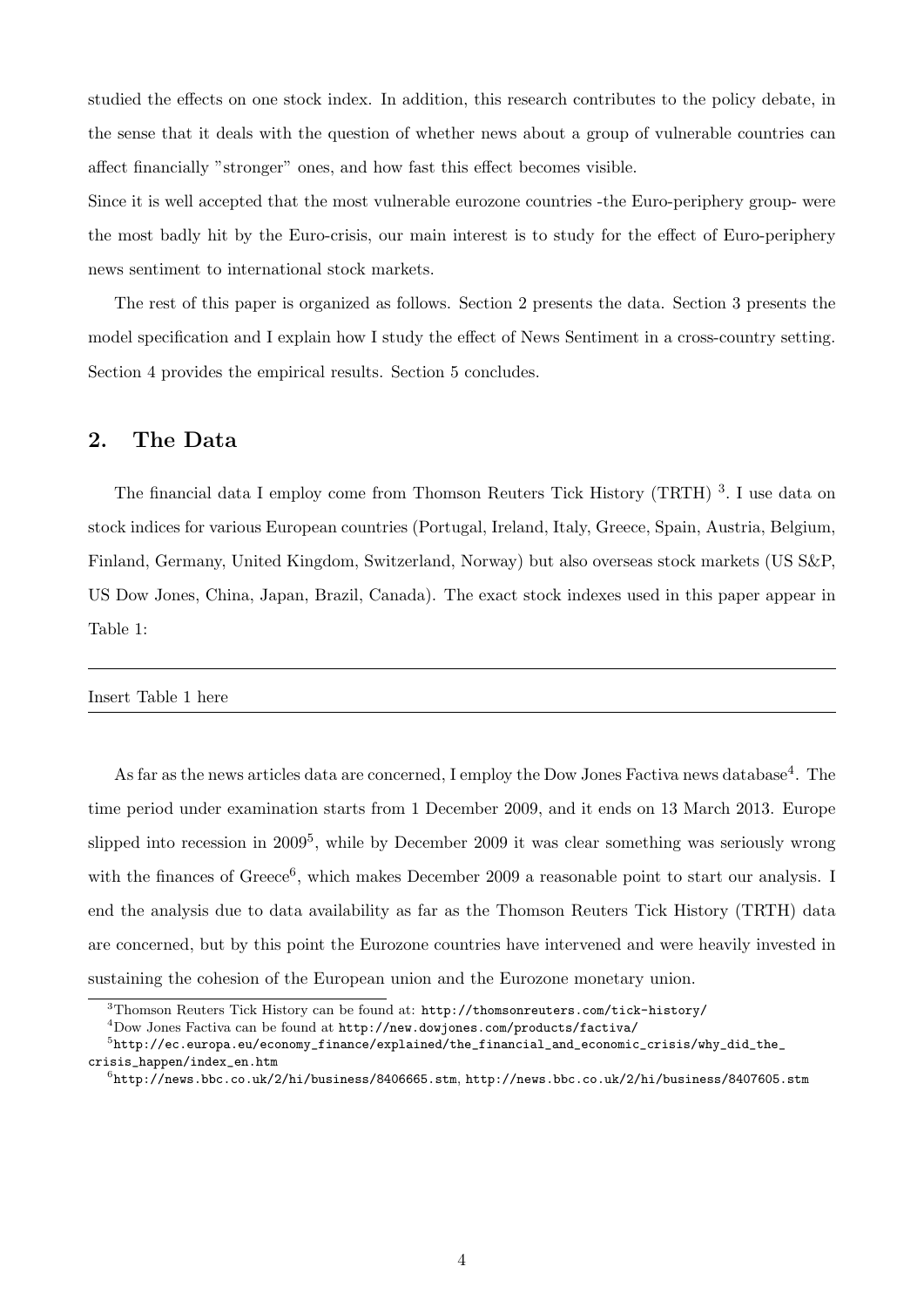## 3. The Methodology

#### 3.1. Preprocessing the financial data

As far as the processing of the financial data is concerned, I create MySQL databases in order to be able to handle the huge amount of data. Furthermore, I process the data so as to keep one entry per minute. Specifically, I keep the first entry for every minute. Then, since I am working in 5-minute (and 30-minute) intervals, I keep one entry per five (and thirty) minutes. Since our news data are time-stamped in a minute basis, I first of all make sure both news data and financial data are in the same time zone. I bring all data in the Greenwich Mean Time (GMT) timezone. The news data were downloaded in a time zone of GMT+1, thus I subtract one hour from every news item. Some financial data are in  $GMT+2$  (or for some countries from GMT-9 to  $GMT+9$ ), and I subtract 2 hours from this news item, so that every time series is finally in a GMT timezone. Moreover, I make sure I have an aggregate news metric for every financial data point. Thus, if in the interval between two stock prices more than one news items were released, I calculate the average percentages of these news items, so that for every financial price there is one value for the respective articles that fall within this time interval. The table with the performed "time alignments" follows:

#### Insert Table 2 here

After this time alignment is performed, every time series is brought to a common time zone (GMT). Thus, I am able to proceed studying the 5-minute (and 30-minute) effect of media content on high frequency stock returns. After I perform this "time zone alignment" between news and stock markets (and bring every time series in a GMT time zone), I am able to start combining the news with the financial data. For a trader/investor, to read a news item, process it, place an order, and for this order to be executed and affect stock prices, a reasonable time frame is required. Thus, I keep prices every 5 minutes (and 30 minutes). If between the 5-minutes (and 30-minutes) time intervals more than one stories are released, I calculate the average positive, negative and pessimism factors for each one of these items. If news items were released during non-operating hours, I "attach" these news to the next price available (i.e. the first price of the next trading day). In the era of algorithmic trading, some traders are even faster than that. For this reason, I repeat the analysis using 5-minute time intervals for stock prices, trying to examine even higher frequency dynamics.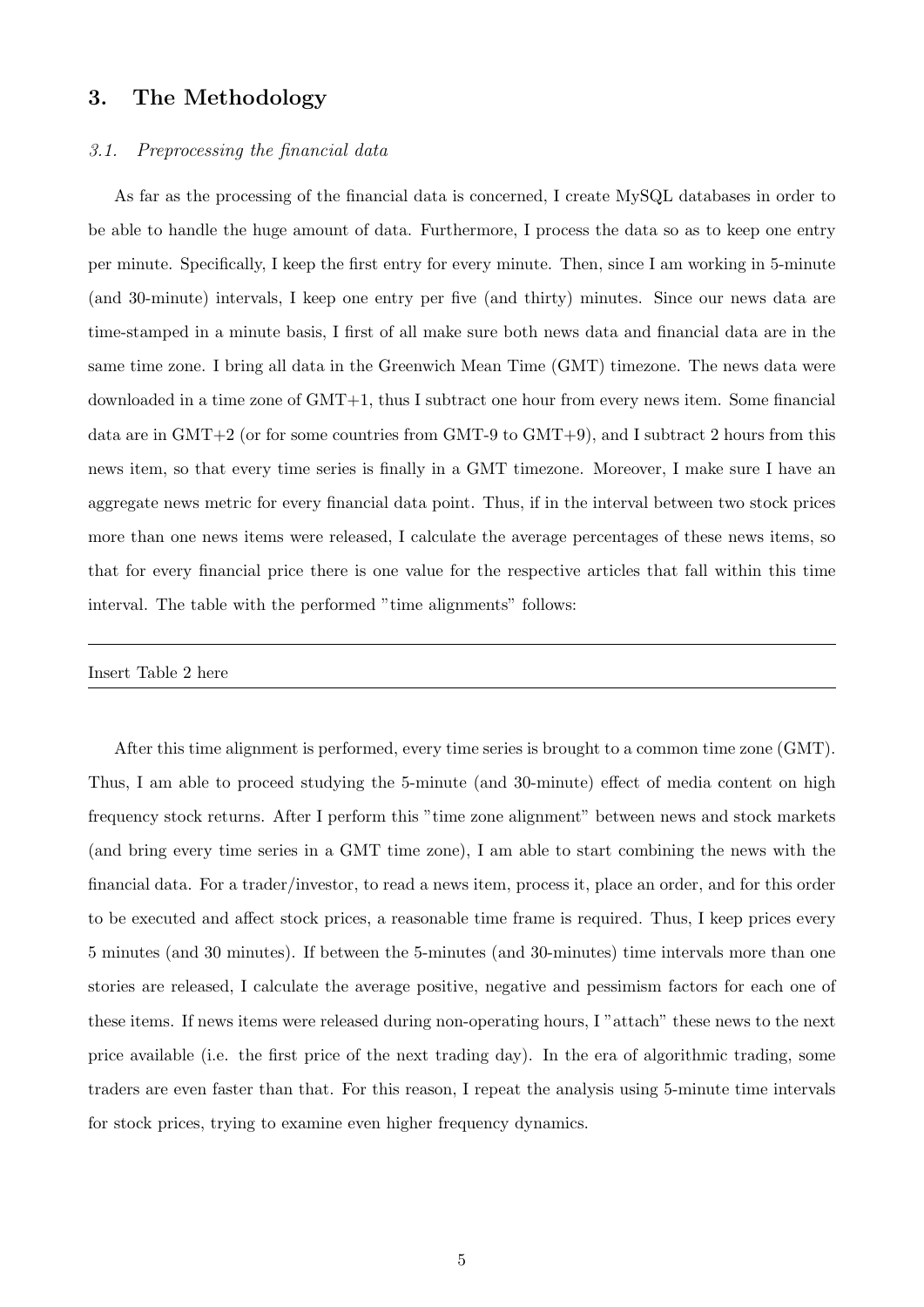#### 3.2. News Flow

One can conjecture that changes in relevant information flows is one of the significant factors that affect stock prices. Obtaining usable indicators of information flows and their sentiment and relating them directly to the (extreme) market returns is the focus of this paper. This approach should provide interesting contributions to the relatively new strand in the finance literature that examines directly how information is assimilated by and affects market prices.

In this context I analyse the content of news stories in the newswires. As far as the news stories are concerned, I extract and analyse news articles covering the time period from 1 December 2009 till 28 November 2012, from two sources: the Dow Jones Newswires and the Thomson Reuters Newswire. I use these two newswires because because they are undoubtedly among the most popular providers of real-time news worldwide. Dow Jones Newswires and Thomson Reuters provide stories in real time. For each country the relevant stories are obtained by a query searching for articles that include the name of the Euro-periphery country plus one of the following terms each time: crisis, debt, economy, deficit, default. For example, for Greece the articles were retrieved by searching for news stories containing any of the terms:

- "greek crisis"
- "greek debt"
- "greek economy"
- "greek deficit"
- "greek default"

The same applies to all five Euro-periphery countries. The importance of these search terms is straightforward: An article that contains the term Greek crisis is related (with a high probability) to the crisis in Greece. "Greek debt" is relevant since the european crisis is also a debt crisis. The search term "greek economy" is included in order to capture the stories about the nation economy. The "greek deficit" component is included since a lot of discussion is made around the deficits of the countries and the deficit is obviously one of the main factors to assess the financial performance of a nation. Finally, the "greek default" component captures the sovereign default risk debate, since the fear of countries defaulting elevated at various time points during the crisis.

#### 3.3. Preprocessing the news data

As a first step I exclude duplicate articles that can reach very high numbers. Especially in newswires (Dow Jones Newswires and Thomson Reuters), it is very common that the same (or highly similar)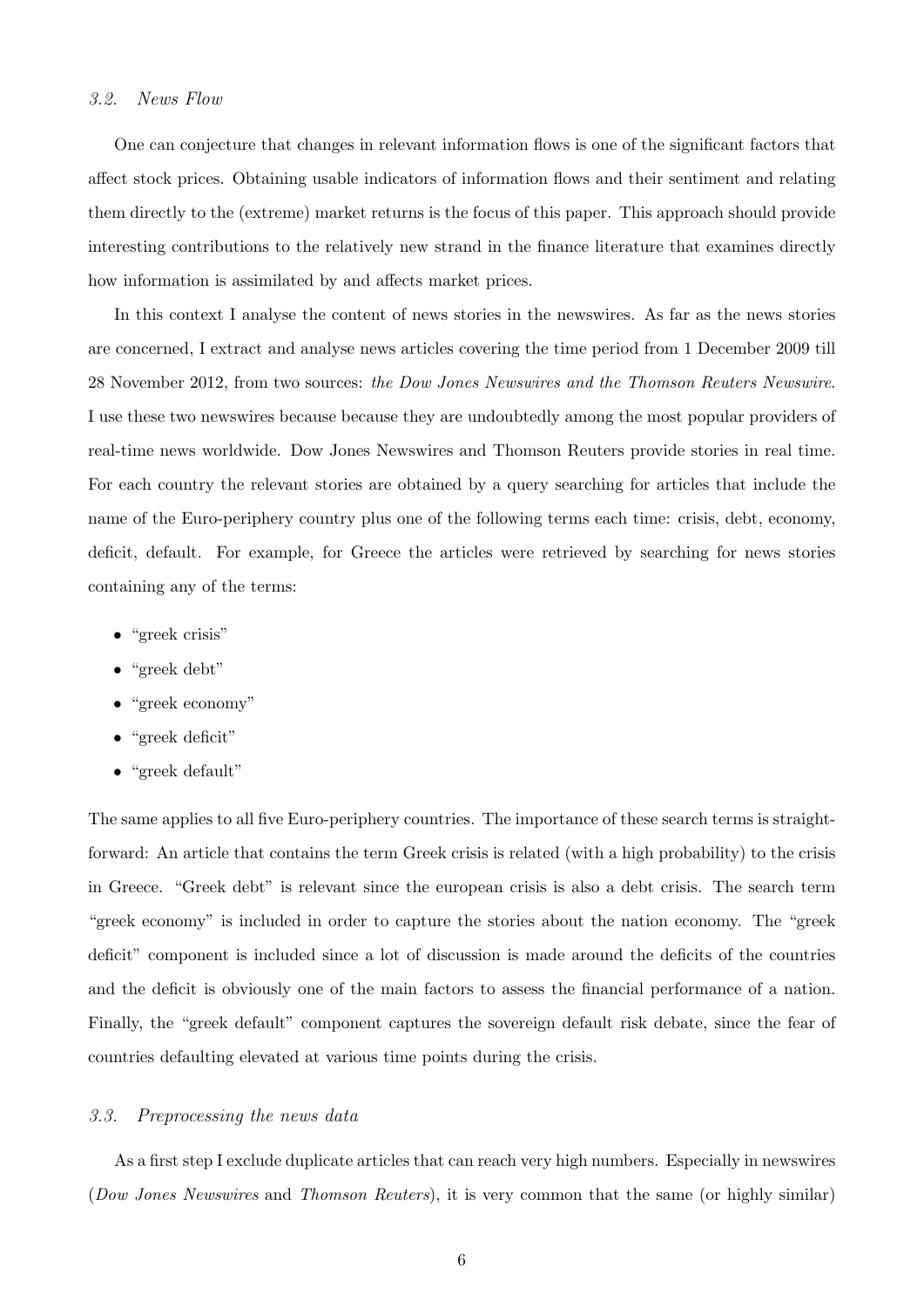pieces of information are redistributed, even up to ten times or more. This can cause problems since there is the possibility that a small number of articles dominates the sample, simply because it is being delivered multiple times, with none (or insignificant) changes. Many times the same information is published in these editions, even with different dates, since the time zone differences can be quite significant. Thus, since I want to study the unique impact of information at the day it was first released, I keep the article published first and discard all duplicates after the distribution of the first story.<sup>7</sup>

#### 3.4. Keywords in titles as a determinant of news items relevance

Another issue of concern has to do with the fact that news items that contain a set of keywords, do not necessarily concern only this topic. This is true especially for newswires. Very often multiple pieces of information are released through newswires in the same news item, covering multiple topics, each one of them occupying no more than a few lines of the overall news item. To deal with this problem, I select only items that contain one or more of a set of keywords in their title. The title is signalling the content of the article. Thus, I expect articles that contain one or more of these keywords in the title, to be of higher relevance to our topic, than selecting all articles that contain one or more keywords in the text, but may refer to many other topics as well. The title keywords for Greece are the following: "greece", "greece's", "greek", "greeks", "hellas", "hellenic". Similar keywords are used for the other four Euro-periphery countries. After these preprocessing steps are applied, the news sources and the total number of news items appear in Table 3, having a total of 13145 news articles passing the filters:

#### Insert Table 3 here

I notice that most of the stories concern Greece: Out of 13145, a total of 8128 concern the greek crisis. This is well understood since Greece is the country that was most badly hurt, and naturally the financial press took a great interest in covering events concerning the greek financial troubles as they evolved through time. After Greece, the most articles were about Spain (1822), followed by Ireland (1319), Italy (1268) and finally, Portugal (608). Surprisingly, the overall number of articles released from Reuters and Dow Jones are very close to each other (6609 and 6536 respectively). This is an indicator that more or less these two newswires covered in a similar fashion (in terms of the number

 ${}^{7}$ I have repeated the analysis without removing the duplicates, constructing a new variable that picks up the repeats, and added this to the regressions. The impact of repeat articles does not appear to be significant. More on this on Section 4.3.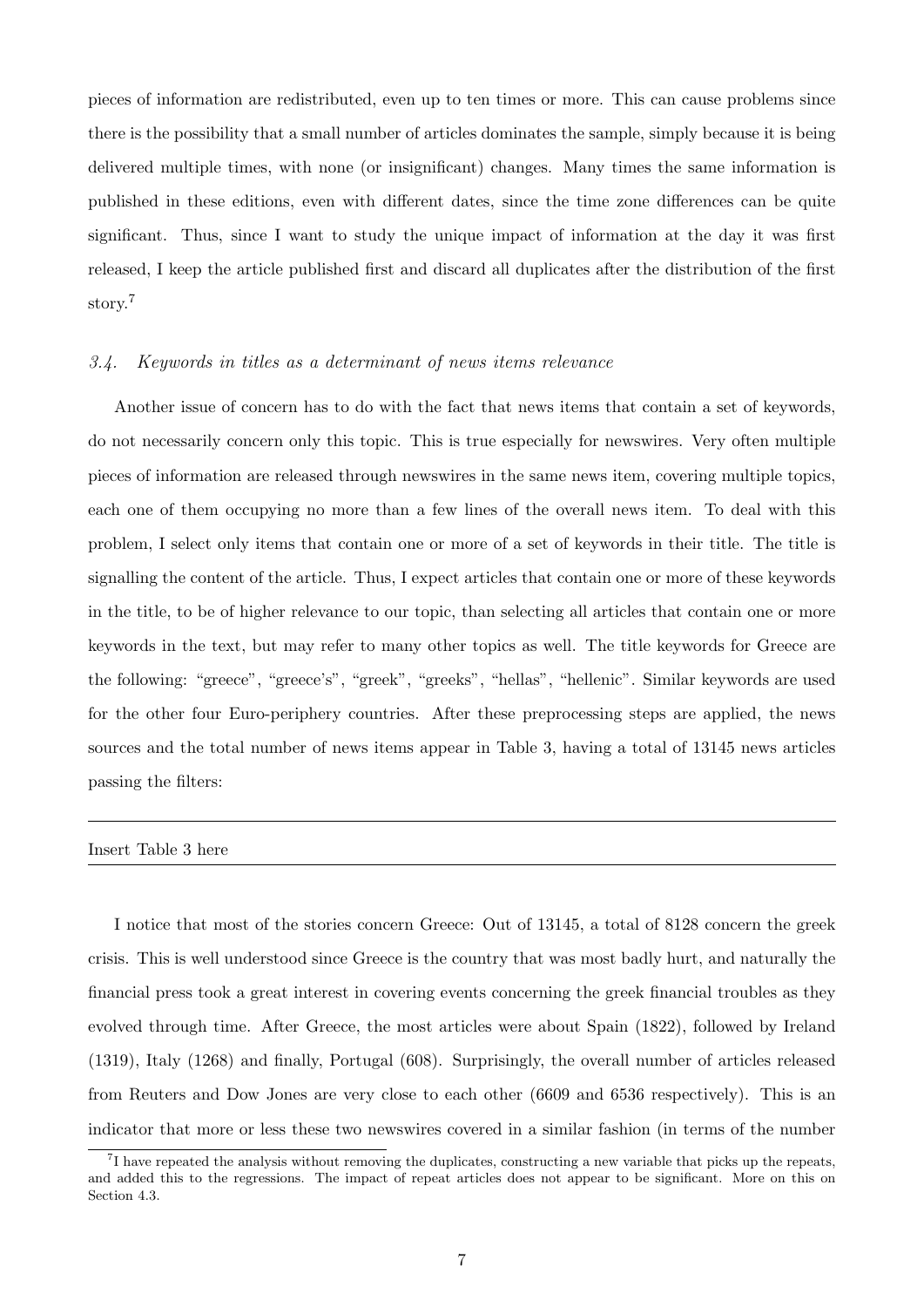of stories) the Euro-crisis, and are also an indicator that our keyword filters and not biased in terms of selecting stories from the one versus the other newswire.

The graphical plot of the number of articles during each time period is shown in Figure 1:

Insert Figure 1 here

Naturally, the number of stories is not constant through times, as the Euro-crisis "escalates" and "calms down" throughout various points in time. One can see "spikes" in terms of the number of stories. At least in four or five points a much higher number of articles are released: the biggest is on May 2010 (when the Greek bailout was announced) with a maximum of 140 articles released in one single day. This number is very high given the fact that I already performed two series of filtering for the articles (both for the content and the titles of the stories – only the title filtering removes more than half of the stories, while the duplicate filter also removes around half of the remaining articles, thus in this day actually more than 500 crisis-related stories were released, a factor indicating the extremely high interest the Euro-crisis drew in the financial press). Another spike occurs around July 2011, an important period given the Euro-summit which took place in 22 July 2011 to guarantee a new bailout plan for Greece<sup>8</sup>. Another spike occurs around March 2012, when the new bailout of Greece was finally granted<sup>9</sup>. Finally, another spike occurs at November 2012, when Eurozone ministers agreed to cut the Greek debt by another 40 billion euros and to release 44 billions in bailout money and  $\text{aid}^{10}$ .

#### 3.5. Textual Analysis

As a next step, using textual analysis, based on the Loughran and McDonald  $(2011)$  dictionary<sup>11</sup>, I measure the positive media content as in Garcia (2012) and Garcia (2013):  $G_i = \sum$ i gi  $\frac{g_i}{w_i}$ , calculated as the percentage of positive words over the total number of words of every article. The symbol  $q_i$ stands for the number of positive words in the article, and  $w_i$  stands for the total number of words in the article. I do the same for the negative words, obtaining the negative media content as  $B_t = \sum$ i  $b_t$  $\frac{b_t}{w_t}$ with  $b_i$  denoting the negative words in the article. Thus, I obtain the *Pessimism* of article i:

$$
Pessimism_i = B_i - G_i \tag{1}
$$

 ${}^{8}$ For example, an article covering the event from Guardian: http://www.theguardian.com/business/2011/jul/21/ european-debt-crisis-summit-euro

<sup>9</sup>An article by BBC covering the event: http://www.bbc.com/news/business-17338100

<sup>10</sup>Another article by BBC covering the event: http://www.bbc.com/news/business-13798000

 $^{11}$ The dictionary can be found at  ${\tt http://www3.nd.edu/~mcdonald/Word\_Lists.html}$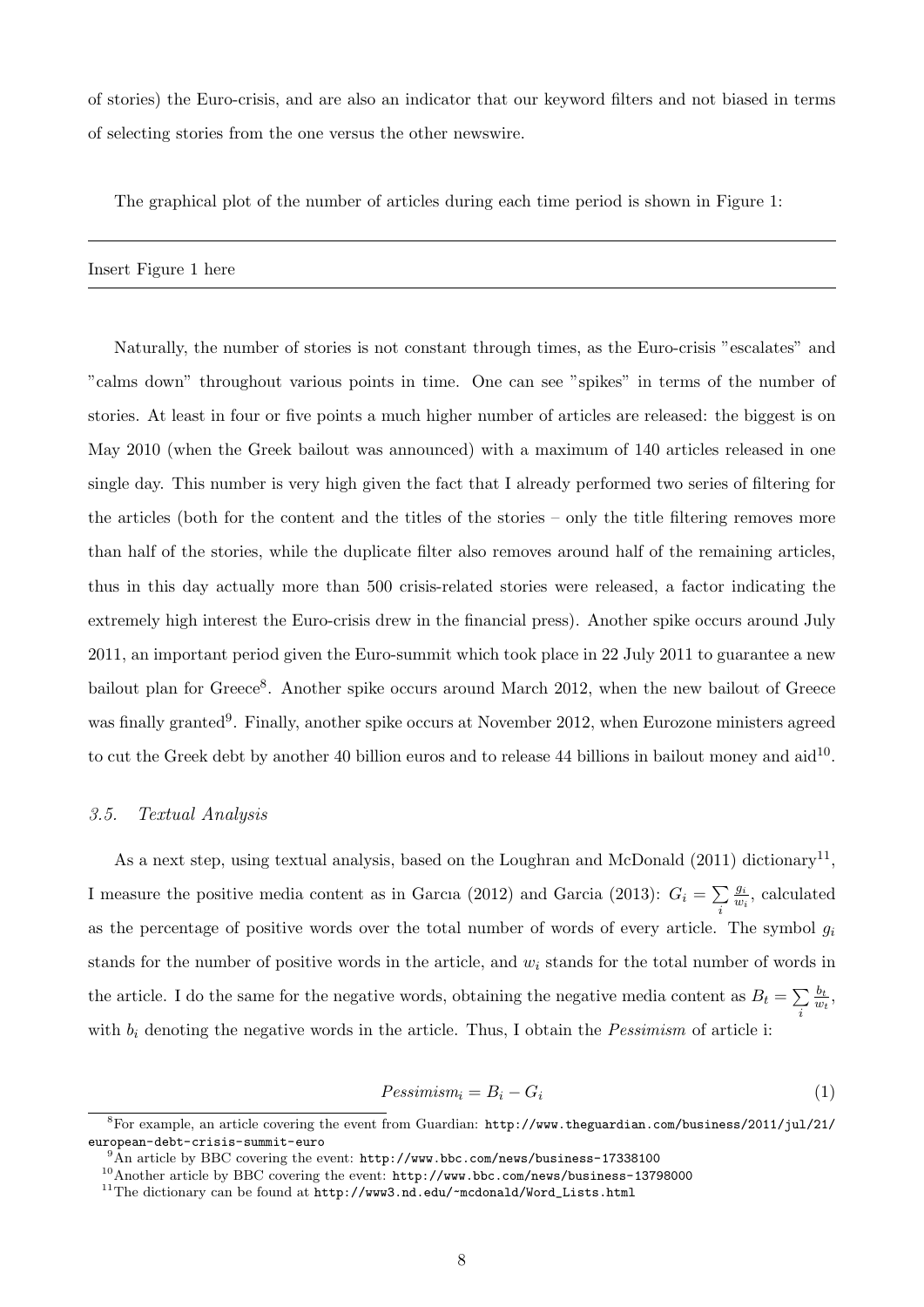The Pessimism is calculated for every article. If more than one stories are released between two financial prices (30 minute and 5 minute intervals), I also calculate the Average Pessimism from all the articles that fall in this interval. Another metric I use is the News Count  $(N_t)$ : This is the total number of articles released between two financial prices (5 minute and 30 minute intervals) regarding any of the queries I am interested in.

The summary statistics for the media content (positive, negative, pessimism) and the stock markets appear in Table 4:

Insert Table 4 here

I see that stock markets have mean returns of 0 (normal since I am talking about 5-minute and 30-minute returns), while the media have positive means (3.2% for the negative, 0.7% for the positive and 2.4% for the pessimism media content). In order to see how the algorithm works, some selected articles appear in Tables 5, 6, 7, 8 and 9:

Insert Tables 5, 6, 7, 8 and 9 here

For each of the five (5) Euro-periphery countries (Portugal, Ireland, Italy, Greece and Spain), two messages are shown: one from the Dow Jones Newswire and one from the Thomson Reuters Newswire. As one can see, each of these articles contain one or more of the keywords in its title (Portuguese, Portugal, Irish, Italy, Greek, Spain, Spanish), as well as one or more of the crisis keywords in its content (Portuguese Default, Portugal Crisis, Irish Debt, Irish Crisis, Italian Economy, Greek Default, Spanish Economy). The underlined words are the keywords for the titles and the content. The words painted in red are words that appear in the "negative" word list, while green words belong in the "positive" word list. The articles I selected are among the most pessimistic articles for every country. Thus, it is natural that most of the painted words are red. An example of an article that has more positive than negative words, appears in Table 10:

Insert Table 10 here

Especially during a financial crisis, articles are mostly negative. On top of that, journalists may prefer to depict news using a dramatic language, which could draw readers' interest easier than "good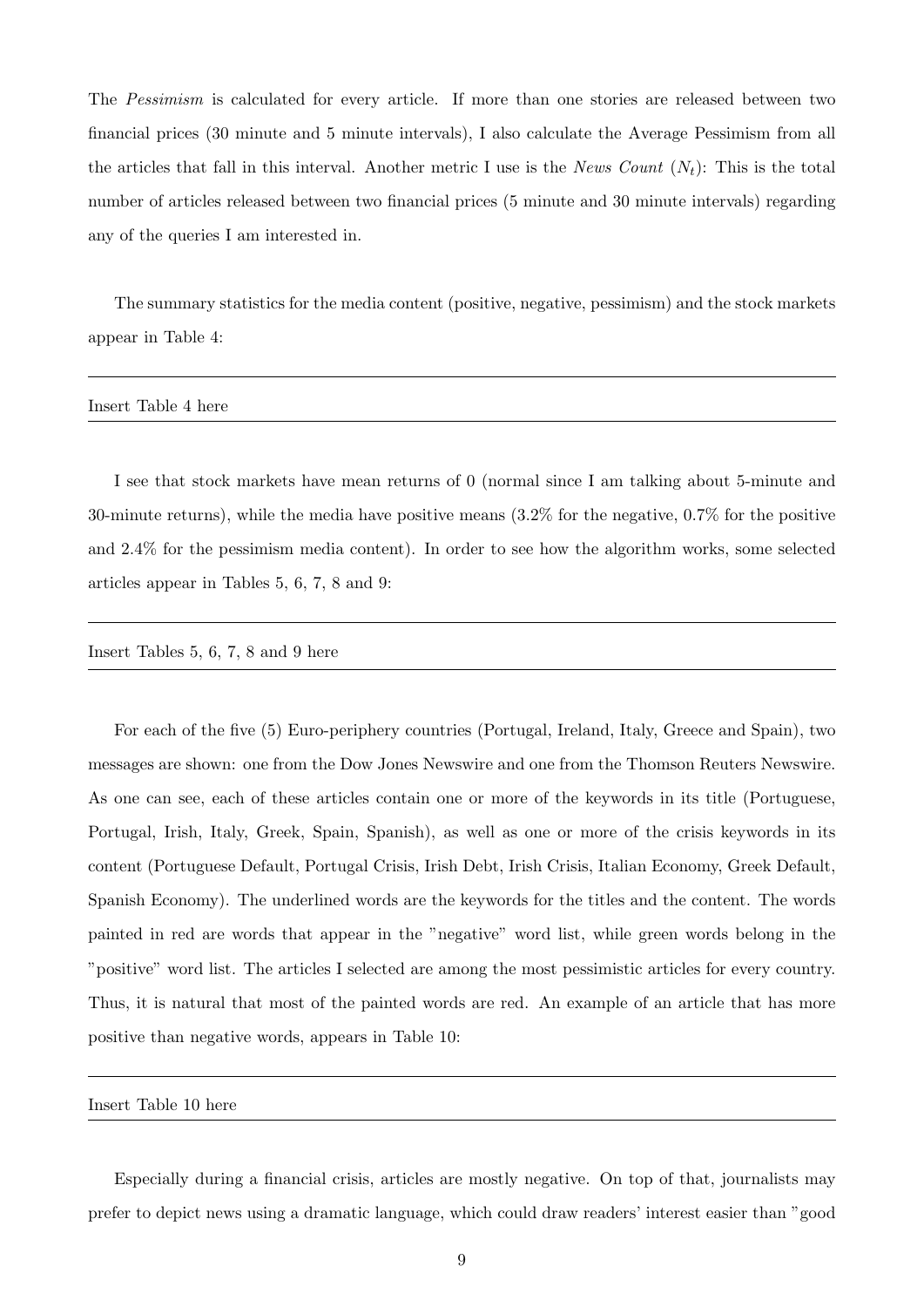news" would.

## 4. Empirical Findings

#### 4.1. Effects on stock market returns

The model I employ the study the effect of the content of news in high frequency stock returns is the following:

$$
R_t = a_1 + b_1 M_t + \sum_{i=1}^{5} c_i R_{t-i}
$$
\n<sup>(2)</sup>

where  $M_t$  takes the value of:

- the positive  $(G_t)$
- the negative  $(B_t)$
- the pessimism  $(P_t)$  and
- the news count  $(N_t)$

of the previous 5-minute and 30-minute interval respectively. I am primarily interested in the sign, the coefficient and the statistical significance of the  $b_1$  coefficient. I control for five lags of returns (i.e. five 5-minute and 30-minute lagged returns for every stock market) to deal with autocorrelation in the returns. The regressions I perform are robust, using the Huber-White sandwich estimators (Huber (1967), White (1980)) to deal with autocorrelation, heteroskedasticity, heterogeneity and lack of normality.

The results of the robust regressions appear in Table 11:

#### Insert Table 11 here

Table 11 consists of two panels. The above Panel, A, contains the results for 30-minute intervals between stock returns, while Panel B contains the results for 5-minute intervals. This way I study the very short term (5-minutes) and the short term (30-minute) effect of high frequency newswire articles on stock returns. The first three columns of the Table concern the effect on three of the five Europeriphery countries (Portugal, Greece, Italy), which are the most badly hit European countries during the Euro-crisis. I do not report the full results due to space constraints, but the full Tables are available in the Online Appendix. In the Online Appendix one can find full results for multiple countries that are not presented here: Ireland, Spain, Austria, Finland, Belgium, Norway, Brazil, Canada. The results for these countries are qualitatively the same as the ones on the sample of countries presented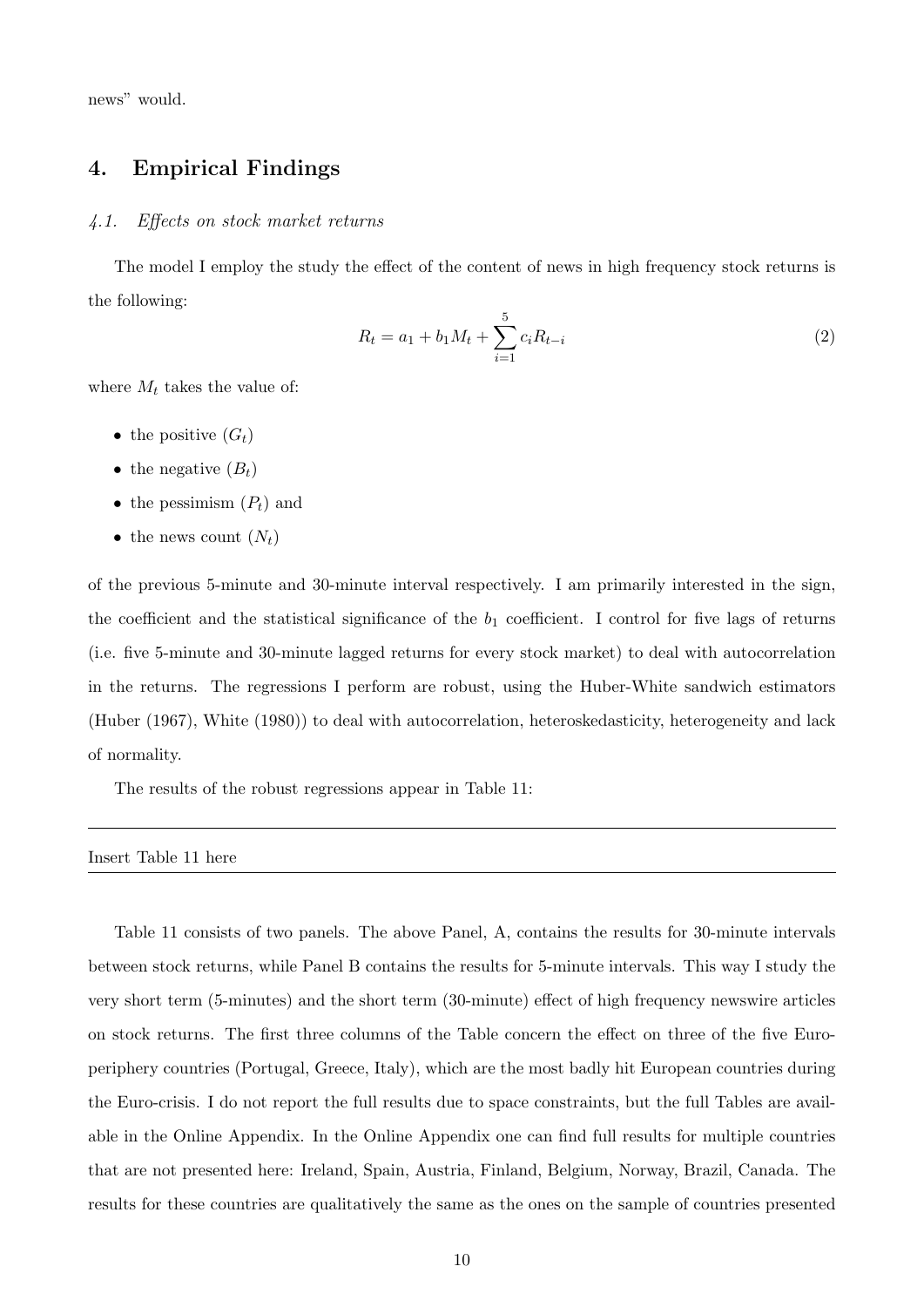on this paper. Columns four (4) to six (6) contain the results for four (4) of the European Union countries (Germany, France, Switzerland and the UK), while columns eight (8) to ten (10) contain the results for the overseas financial markets (US, Japan and China). The "pessimism" variable (1st row of the Table) is significant for all ten countries (at the 10% significance level for Germany, at the 5% level for France, UK, Switzerland, Italy and China), and at the 1% level for Portugal, Greece, US and Japan, and has a negative sign. The t-statistics are also quite high, ranging from -3.17 for Japan, to -1.70 for Germany. This means that a higher news pessimism is associated with lower stock prices 30 minutes later. In terms of magnitude, the coefficient is higher for Greece (-0.0194 with a t-stat of  $-2.99$ ), followed by the United States  $(-0.0181$  with a t-stat of  $-2.75$ ), which means that a  $1\%$  increase in news pessimism, leads to stock prices which are lower by 0.0194% in the case of Greece, and 0.0181 in the case of the US (S&P 500 stock index). It is quite interesting that all three overseas markets are influenced by the Euro-periphery news (for China the coefficient is significant at the 5% level, while for Japan and the US S&P the coefficient is significant at the 1% level). The effect is not contained within the crisis-hit countries, not even within Europe, but it quickly expands to American and Asian stock markets, affecting them very fast.

As far as the "Positive" factor is concerned (2nd row of Panel A), the coefficients are significant for five (5) out of ten (10) countries: Portugal, Greece, Germany, France and Japan. In all these cases, the coefficient is positive, which means that a higher positive percentage in the news article leads to higher stock returns. For the "Negative" factor (line 3 of Panel A), the effect is significant in eight out of ten countries. I notice that the effects are stronger for the "Pessimism" factor (which is constructed as the difference between the Negative and the Positive factors). This indicates that indeed investors incorporate both the negative and the positive information that is embedded in articles, and process it according to whether there is more negative than positive information in every article.

The "Average Pessimism" (4th row of Panel A) is significant for six (6) out of ten (10) countries, with a negative sign. Once more, the "Pessimism" is less significant than the "Pessimism" factor, which provides evidence that investors are more affected by the pessimistic content of the last article, than by the average of the articles that fall within the last time interval (30-minutes in the case of Panel A). Finally, the "News Count" factor does not appear to be significant in this case, which means that high frequency stock returns are affected by the actual pessimism in the content of news articles, and not their number.

"Panel B" provides the results in an even higher frequency (5-minutes intervals). Studying both the 30-minute and the 5-minute intervals increases the strength of our results, since it both serves as a robustness check, but also it gives us a better indication of the speed of adjustment of prices to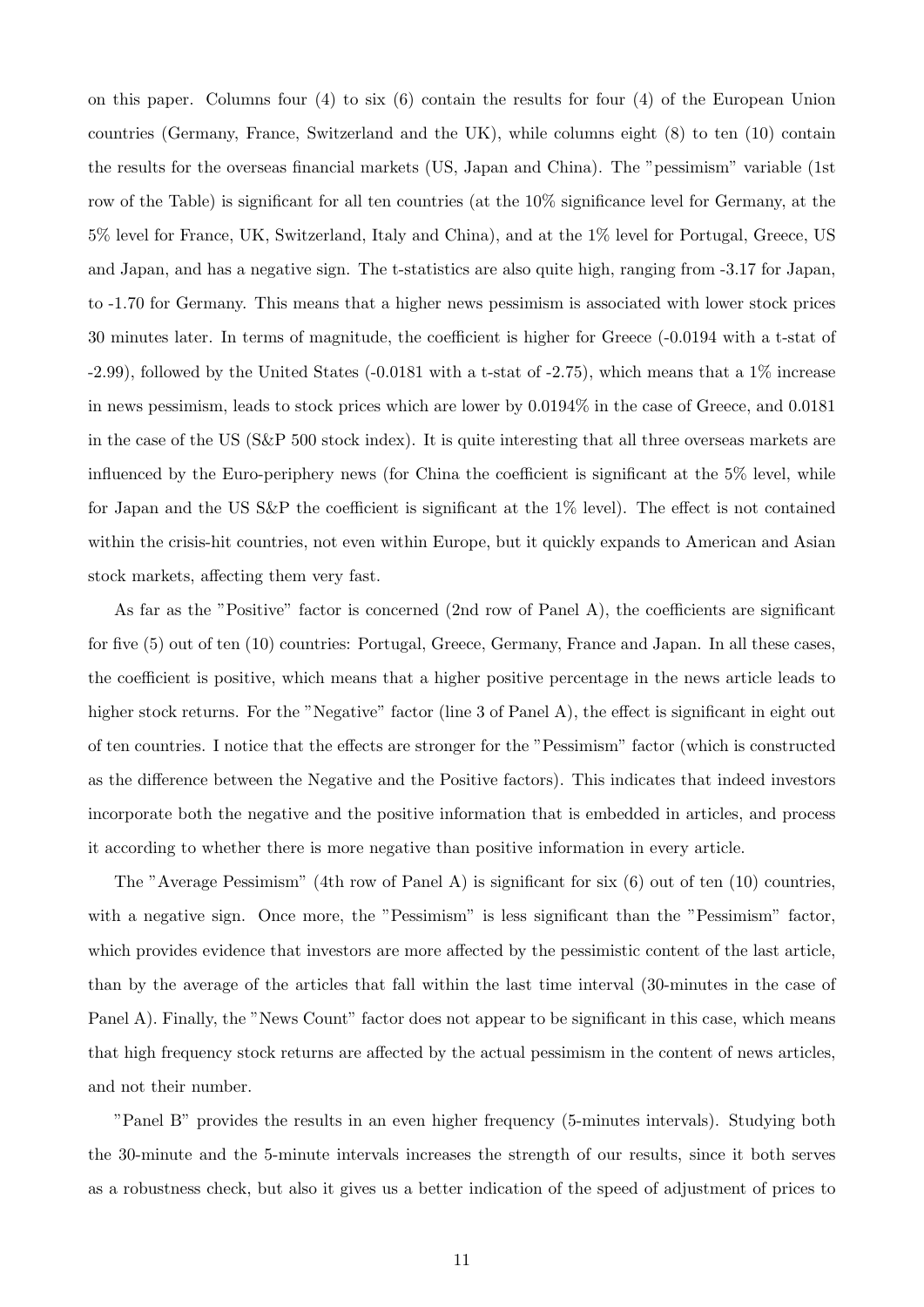high frequency news. The "Pessimism" factor is significant for nine out of ten countries (only for the UK stock market is the coefficient not significant). It is quite interesting that markets react so fast to information: only five minutes are enough for stock markets to start experiencing losses, when pessimistic information is released through newswires. A comparison between the coefficients of 5-minutes versus the coefficients of 30-minutes reveals that the 30-minutes coefficients are significantly stronger: for Portugal the coefficient starts from -0.00374 (and a t-stat of -2.84) to -0.00812 (and a t-stat of -2.99). This is 117% higher, for a time difference of 25 minutes. The difference of -0.00438 (-0.00812-(- 0.00374)) becomes quite big if one takes into account the fact that these stock markets have aggregate capitalisations of hundreds of billions (trillions actually) Euros. Since both coefficients are negative, the findings indicate that prices fall within 5 minutes of the news release, and they fall even further 30 minutes after the news release. Accordingly, for Greece, the coefficient becomes higher (in absolute terms), from -0.00689 to -0.0194. There are two countries (Germany and Switzerland), for which the coefficients are more significant for the five minute intervals (significant at the 5% for Germany and 1% for Switzerland) than the thirty minute intervals (10% for Germany and 5% for Switzerland). On the other hand, the coefficients are more significant for four (4) countries in the 30 minute intervals (Italy, France at 5% and UK at 5%, US at 1%) versus the 5 minute intervals (Italy, France at 10%, insignificant for UK, 10% for US). The results show significant effects (in most of the cases) only 5 minutes after stories are released, which become much more severe 25 minutes later. One more, for the five minute intervals, the "Pessimism" factor is more significant than the individual "Positive" and "Negative" factors, once more more significant (in most cases) than the "Average Pessimism" factor (for example, a coefficient of -0.00689 with a t-stat of -3.11 for Greece for the Pessimism factor, versus a coefficient of -0.00522 and a t-stat of -2.58 for the Average Pessimism). This is not true for Japan, for which the coefficient of -0.0683 (t-stat of -2.48) is higher for the Average Pessimism than the Pessimism factor (coefficient of -0.0580 with a t-stat of -3.18). The t-stat is nevertheless higher for the Pessimism factor.

#### 4.2. Effects on stock market volatility

Apart from stock returns, it is interesting to examine whether the content of high frequency news affect the volatility of stock markets. For this reason, I employ the following model:

$$
Volatility_t = a_1 + b_1 M_t + \sum_{i=1}^{5} c_i R_{t-i}
$$
\n(3)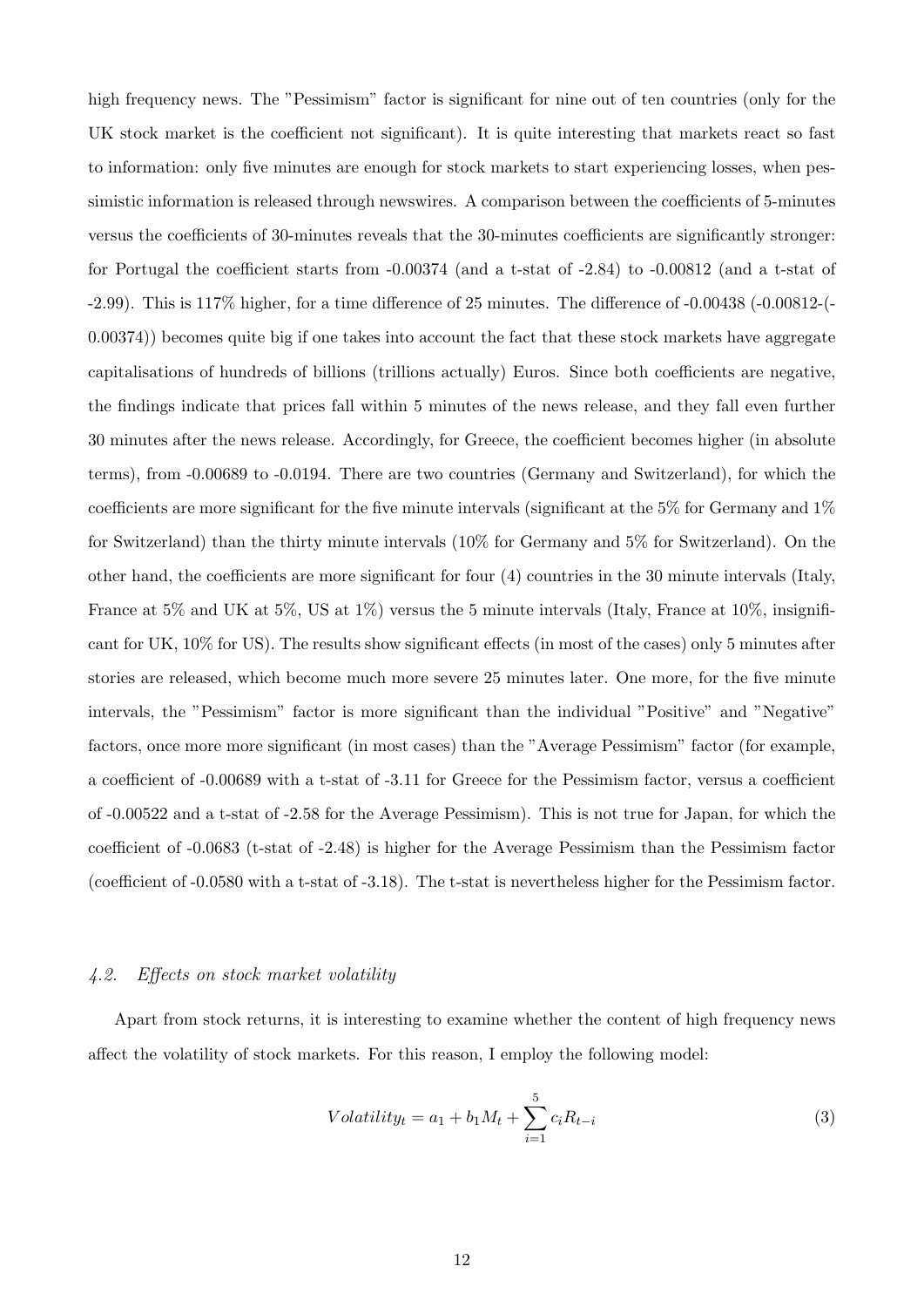where once more  $M_t$  takes the value of the previously defined factors (Positive, Negative, Pessimism, Average Pessimism and News Count). I define volatility as the standard deviation of intraday stock returns.

The results appear in Table 12:

Insert Table 12 here

Once more the results show a high number of significant coefficients. Once more, Panel A concerns 30-minute intervals, while Panel B concerns 5-minute intervals.

For the "Pessimism" factor, all ten coefficients are significant (in seven out of ten countries they are significant in the 1% level), and all coefficients are positive. This means that an increase in "Pessimism" increases the volatility of stock markets. An increase of 1% in the "Pessimism" of newswire news articles, increases volatility by 0.003% for Portugal (t-statistic of 2.81), 0.00409 for Greece (t-statistic of 1.69), 0.00755 for Germany (t-statistic of 5.30), and  $0.00947$  (t-statistic of 2.22), 0.0156 (t-statistic of 2.22) and 0.00960 (t-statistic of 2.34) for the US S&P, Japan's Nikkei 225 and China's Hong Kong Hang Seng stock indices. Quite interestingly the result is stronger (in terms of statistical significance) for Germany, France, UK, US, Japan and China than for Greece (although this was not true for stock returns). An increase in the percentage of positive words decreases volatility for all ten stock markets, while an increase in the percentage of negative words and an increase in the "Average Pessimism" increases the volatility in nine out of ten stock markets. Once more, the "Pessimism" effect is stronger than the individual "Positive" and "Negative" factors. Finally, the "News Count" is significant in seven out of ten stock markets. "News Count" was found to be non significant as far as high frequency stock returns are concerned, but it appears to be significantly affecting the volatility of stock markets. In other words, although stock prices do not appear to fall in a high frequency manner because more stories are released, but they appear to become more volatile when more crisis-related stories appear on newswires.

One can see a similar story on Panel B, once more noticing that effects are stronger in the 30 minute intervals than the 5-minute intervals. It seems as it takes a bit of time (from 5-minutes to 30-minutes) for stock prices and stock volatility to process and assimilate the information embedded in news articles, with more pessimistic news leading to lower stock prices and higher volatility even 5-minutes after the news items are released, with the effects becoming much stronger 25 minutes later. For example, the coefficient for the volatility of the Portuguese stock market (PSI 20) is 0.00126 for the 5-minute interval (t-statistic equal to 3.15), while it increases to 0.00343 (t-statistic equal to 2.81)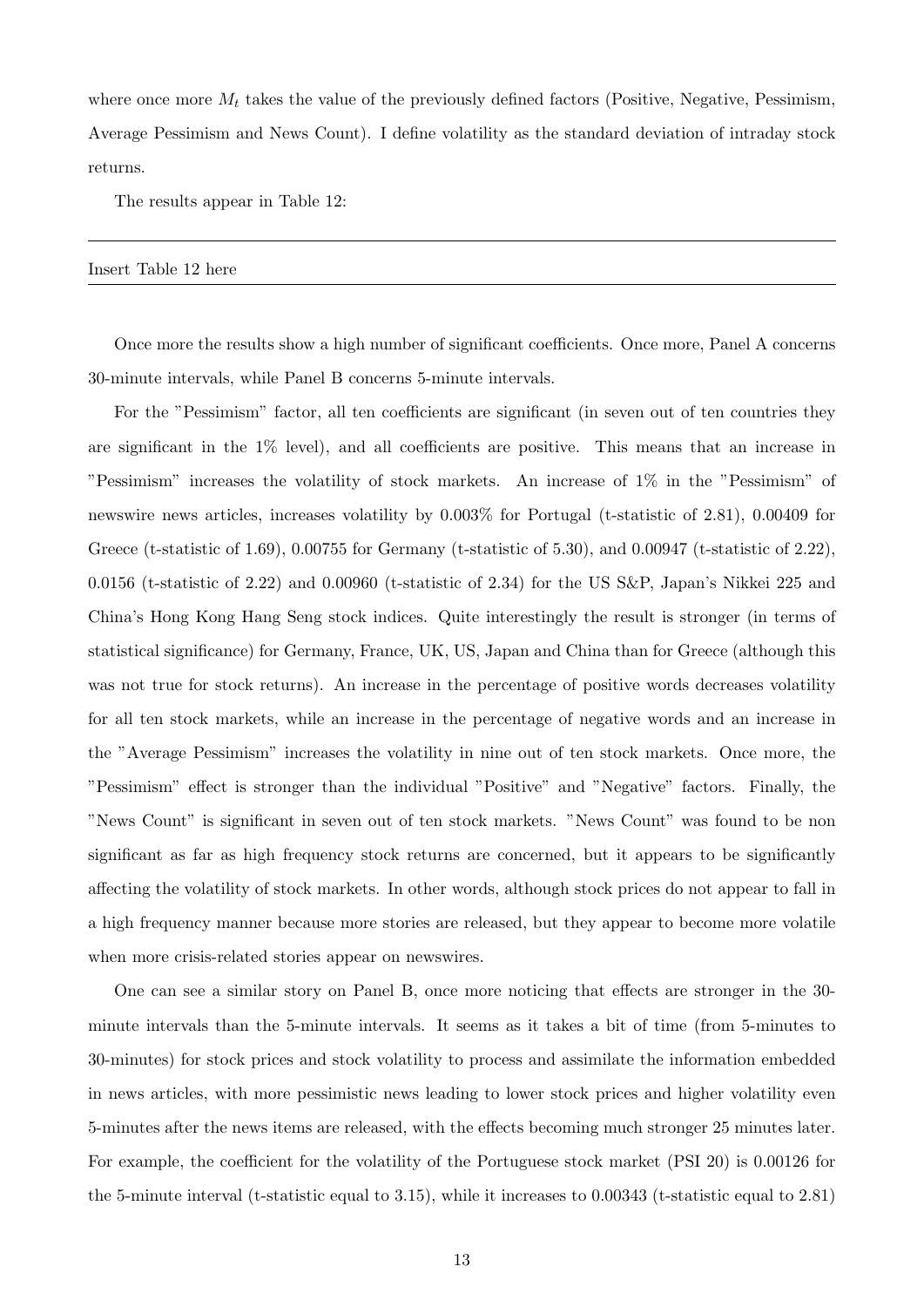25 minutes later. This is an increase 172% in only 25 minutes. In all ten countries in our sample, the coefficient of "Pessimism" is higher in the 30-minutes intervals than the 5-minute intervals. One can claim that, as is the case with stock returns, the effect which starts 5 minutes after the news article is released, further builds on and becomes more significant 25 minutes later. The "News Count" factor is significant in five out of ten countries for the 5-minute intervals, while it is significant in seven out of ten stock markets for the 30-minute intervals.

#### 4.3. The impact of repeat articles

In Section 3.3, I mentioned that I exclude duplicate (i.e. highly similar news articles). This is an option offered by Dow Jones Factiva, in case one wants to have articles appearing once in the overall sample. But, it could be that traders are triggered by repeated messages. Therefore, I provide a further check to study whether the number of highly similar messages indeed affects stock prices and volatility. For this purpose, I construct a new variable that picks up the repeats, and add this to the regression. The model thus becomes

$$
R_t = a_1 + b_1 \text{Repeat}_t + \sum_{i=1}^{5} c_i R_{t-i}
$$
\n<sup>(4)</sup>

The variable  $Repeat_t$  capturing the number of similar messages that were released in the previous time interval (5-minutes or 30-minutes respectively, as in the previous analysis).

To calculate the similarity of articles, I compare the content of every story with articles released in the previous 30-minutes (or 5-minutes), using the Ratcliff/Obsershelp (Ratcliff and Metzener (1988)) pattern recognition algorithm which calculates the similarity of two strings. I define repeat articles using five different cutoff similarity percentages: articles that have a similarity ratio that is higher than 50%, 60%, 70%, 80% and 90% respectively. A visual inspection shows that stories that are 50% or more similar to each other, are already quite similar.

The results appear in Table 13:

Insert Table 13 here

"Panel A" contains the results for the effect on stock returns, while "Panel B" contains the results for the effect on volatility. The effect on stock returns is virtually non-existent. The only exception is Greece, for stories that have a similarity between 50% and 70%, for which statistically significant coefficients appear (at the 5% and 10% levels). These coefficients indicate that a higher number of similar crisis stories negatively affects stock markets only in the case of Greece. The coefficient is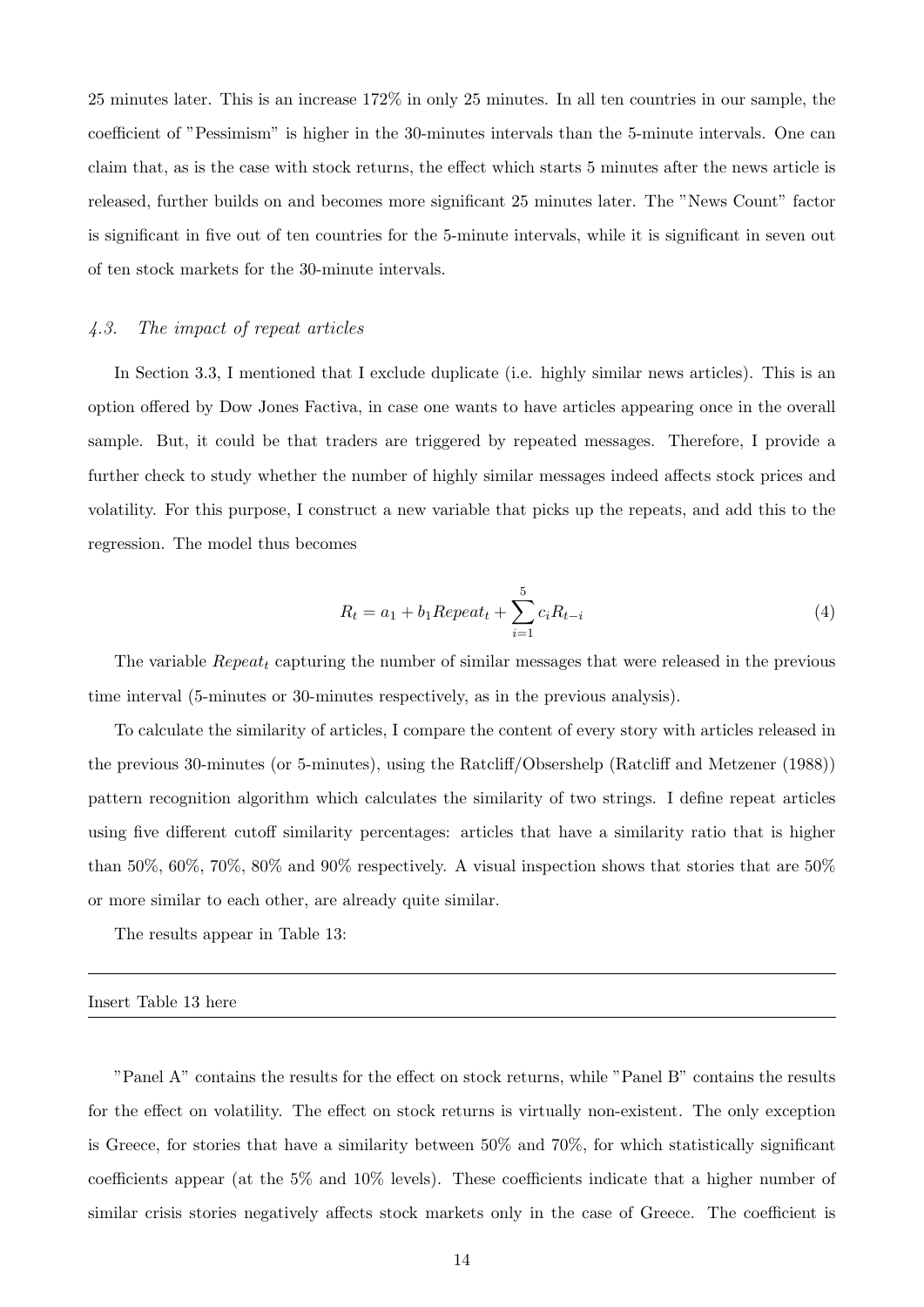rather small (-0.000140 with a t-statistic of -2.19). In Portugal, Italy, Germany and the US, the effect is insignificant. This indicates that discarding the repeated stories as explained in Section 3.3, does not significantly affect our results.

In "Panel B", I examine the effect of repeated stories on volatility using the following specification:

$$
Volatility_t = a_1 + b_1 Repeat_t + \sum_{i=1}^{5} c_i R_{t-i}
$$
\n
$$
(5)
$$

The results show statistically significant coefficients for four out of five countries, but in the opposite direction: Repeated stories tend to *decrease* volatility, not increase it, as was the case with pessimism in our previous findings. The only exception is, quite interestingly, Greece, for which an increase in the number of repeated stories does not affect volatility (which the exception of articles that are more than 90% similar, in which case there is an increase in volatility). For the other countries, coefficients are negative and significant (in most of the cases). One can interpreted this finding as repeat news resolving volatility (i.e. uncertainty in the markets). In any case, as these results show, discarding repeat news (and keeping only the first message from every series) does not affect our results.

## 5. Conclusion

Textual analysis is performed in a total of 13145 news articles in total, 6536 of which come from the Dow Jones Newswires and 6609 from Thomson Reuters. Selected articles are crisis-related stories which contain a number of keywords in their content and their title. News pessimism affects stock returns negatively and volatility positively (an increase in news pessimism is associated with lower stock prices and higher volatility). Media pessimism does not only affect the crisis-hit Euro-periphery countries (Portugal, Italy, Greece) but also European (Germany, France, UK, Switzerland) and overseas (US, China, Japan) stock markets. Stock markets can be very fast when "absorbing" the shocks of media pessimism. Even small time frames such as 5-minutes and 30-minutes can be enough for stock prices and volatility to be affected by a higher media pessimism. Euro-crisis related stories also affect markets which are very far away geographically, such as the United States, Japan and China. Indeed the significance of the Euro-crisis spans far across the "narrow" borders of the Euro-periphery countries, and even the borders of Europe, since markets all over the globe are affected on "real time" by high frequency stories released through newswires. Repeated stories do not seem to influence stock markets, while they seem to decrease volatility.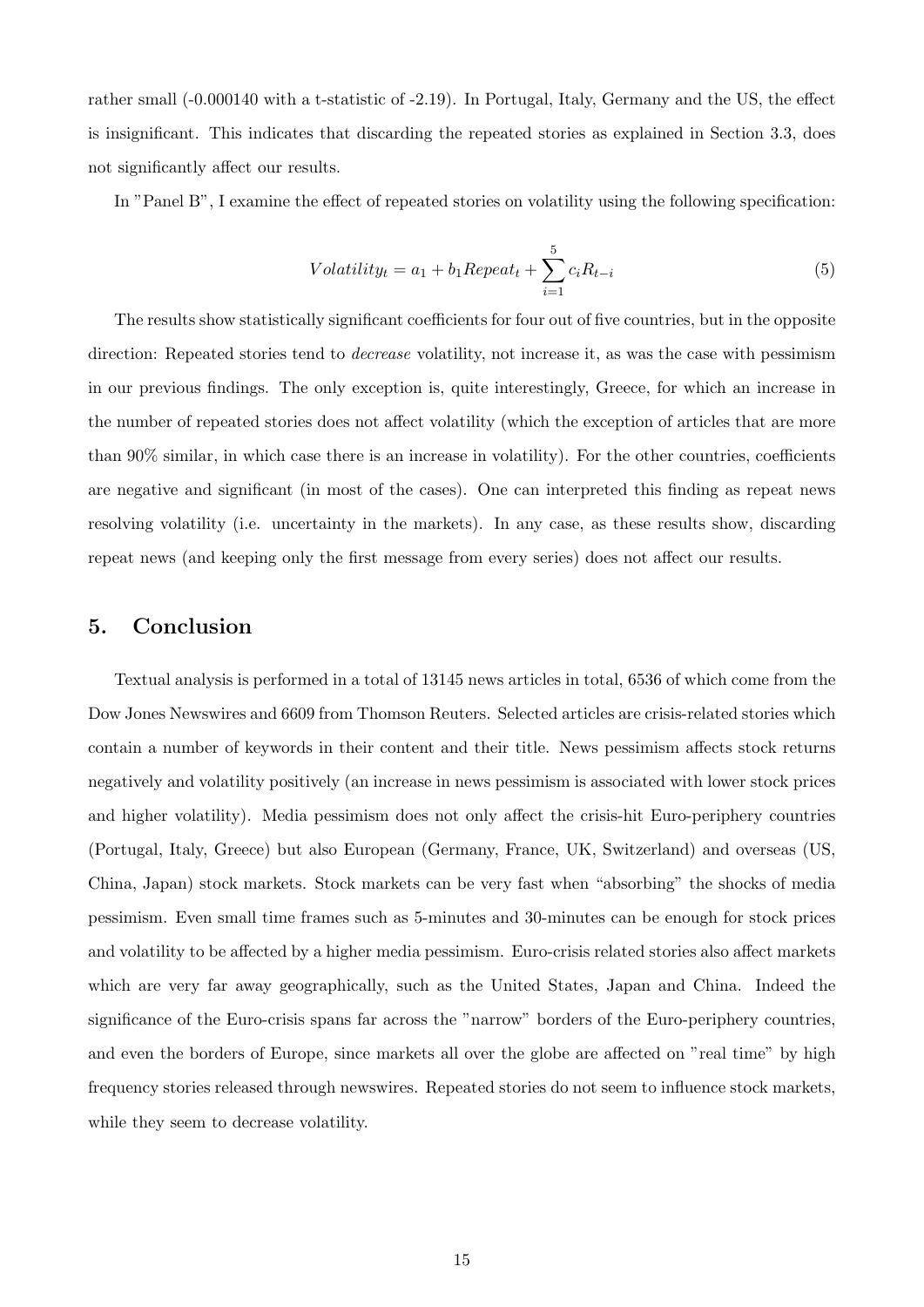## References

- Ahern, K. R., Sosyura, D., 2014. Who writes the news? corporate press releases during merger negotiations. The Journal of Finance 69, 241–291.
- Antweiler, W., Frank, M. Z., 2004. Is all that talk just noise? the information content of internet stock message boards. The Journal of Finance 59, 1259–1294.
- Arezki, R., Candelon, B., Sy, A., 2011. Sovereign rating news and financial markets spillovers: Evidence from the european debt crisis. IMF working papers pp. 1–27.
- Beetsma, R., Giuliodori, M., de Jong, F., Widijanto, D., 2013. Spread the news: The impact of news on the european sovereign bond markets during the crisis. Journal of International Money and Finance 34, 83–101.
- Boudoukh, J., Feldman, R., Kogan, S., Richardson, M., 2013. Which news moves stock prices? a textual analysis. Tech. rep., National Bureau of Economic Research.
- Chen, H., De, P., Hu, J., Hwang, B.-H., 2013. Wisdom of crowds: The value of stock opinions transmitted through social media. Review of Financial Studies .
- Chouliaras, A., 2015a. Institutional investors, annual reports, textual analysis and stock returns: Evidence from sec edgar 10-k and 13-f forms .
- Chouliaras, A., 2015b. The pessimism factor: Sec edgar form 10-k textual analysis and stock returns .
- Chouliaras, A., Grammatikos, T., 2013. News flow, web attention and extreme returns in the european financial crisis .
- Daniel, K., Hirshleifer, D., Subrahmanyam, A., 1998. Investor psychology and security market underand overreactions. the Journal of Finance 53, 1839–1885.
- De Long, J. B., Shleifer, A., Summers, L. H., Waldmann, R. J., 1990. Noise trader risk in financial markets. Journal of political Economy pp. 703–738.
- Garcıa, D., 2012. The kinks of financial journalism .
- Garcia, D., 2013. Sentiment during recessions. The Journal of Finance 68, 1267–1300.
- Huber, P. J., 1967. The behavior of maximum likelihood estimates under nonstandard conditions. In: Proceedings of the fifth Berkeley symposium on mathematical statistics and probability, vol. 1, pp. 221–233.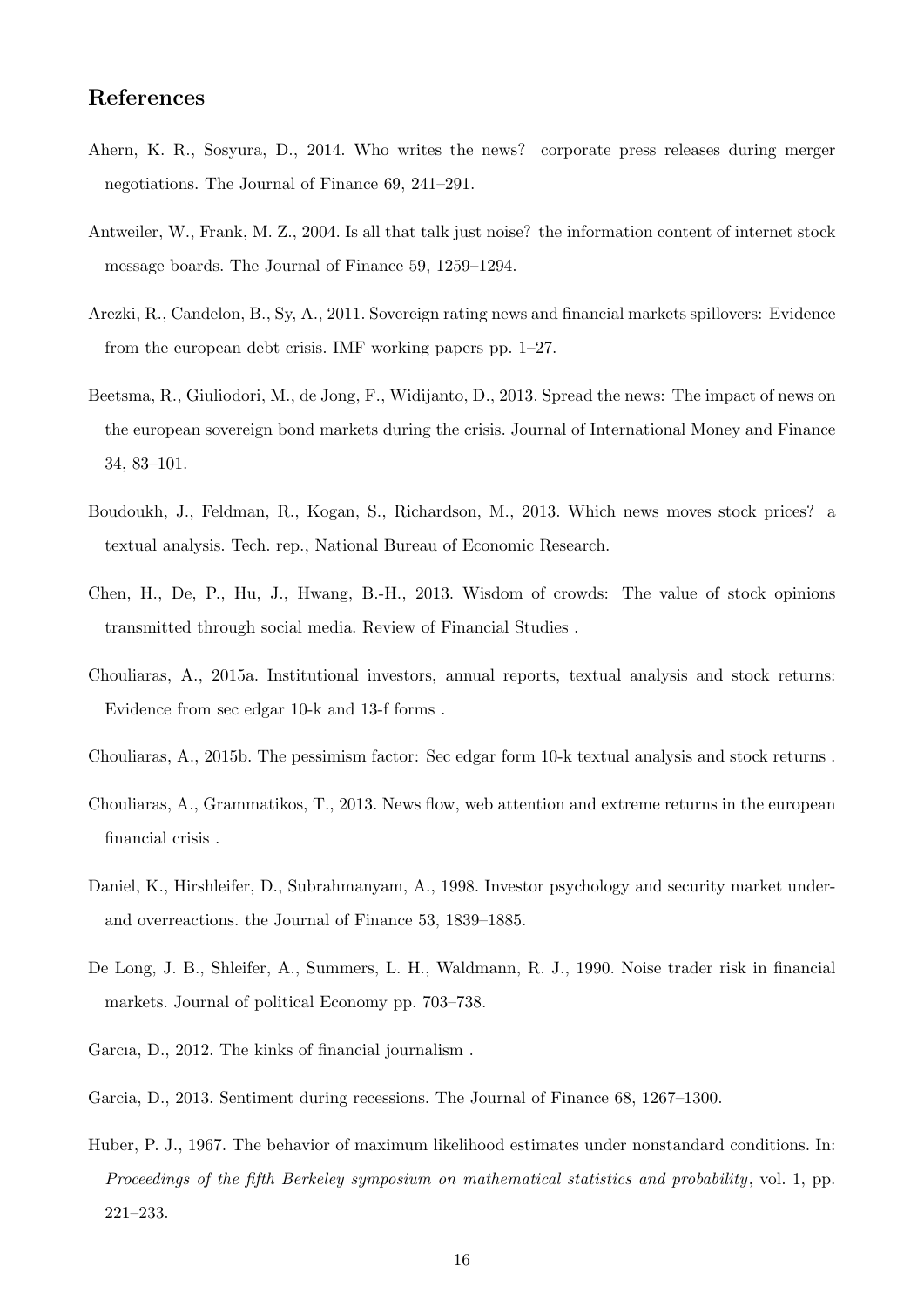- Jegadeesh, N., Wu, D., 2013. Word power: A new approach for content analysis. Journal of Financial Economics 110, 712–729.
- Kyle, A. S., 1985. Continuous auctions and insider trading. Econometrica: Journal of the Econometric Society pp. 1315–1335.
- Li, F., 2010. The information content of forward-looking statements in corporate filings—a naïve bayesian machine learning approach. Journal of Accounting Research 48, 1049–1102.
- Loughran, T., McDonald, B., 2011. When is a liability not a liability? textual analysis, dictionaries, and 10-ks. The Journal of Finance 66, 35–65.
- Loughran, T., McDonald, B., 2013. Ipo first-day returns, offer price revisions, volatility, and form s-1 language. Journal of Financial Economics .
- Mink, M., De Haan, J., 2013. Contagion during the greek sovereign debt crisis. Journal of International Money and Finance 34, 102–113.
- Ratcliff, J. W., Metzener, D. E., 1988. Pattern-matching-the gestalt approach. Dr Dobbs Journal 13, 46.
- Shleifer, A., Summers, L. H., 1990. The noise trader approach to finance. The Journal of Economic Perspectives pp. 19–33.
- Tetlock, P. C., 2007. Giving content to investor sentiment: The role of media in the stock market. The Journal of Finance 62, 1139–1168.
- Tetlock, P. C., 2011. All the news that's fit to reprint: Do investors react to stale information? Review of Financial Studies 24, 1481–1512.
- Tetlock, P. C., Saar-Tsechansky, M., Macskassy, S., 2008. More than words: Quantifying language to measure firms' fundamentals. The Journal of Finance 63, 1437–1467.
- White, H., 1980. A heteroskedasticity-consistent covariance matrix estimator and a direct test for heteroskedasticity. Econometrica: Journal of the Econometric Society pp. 817–838.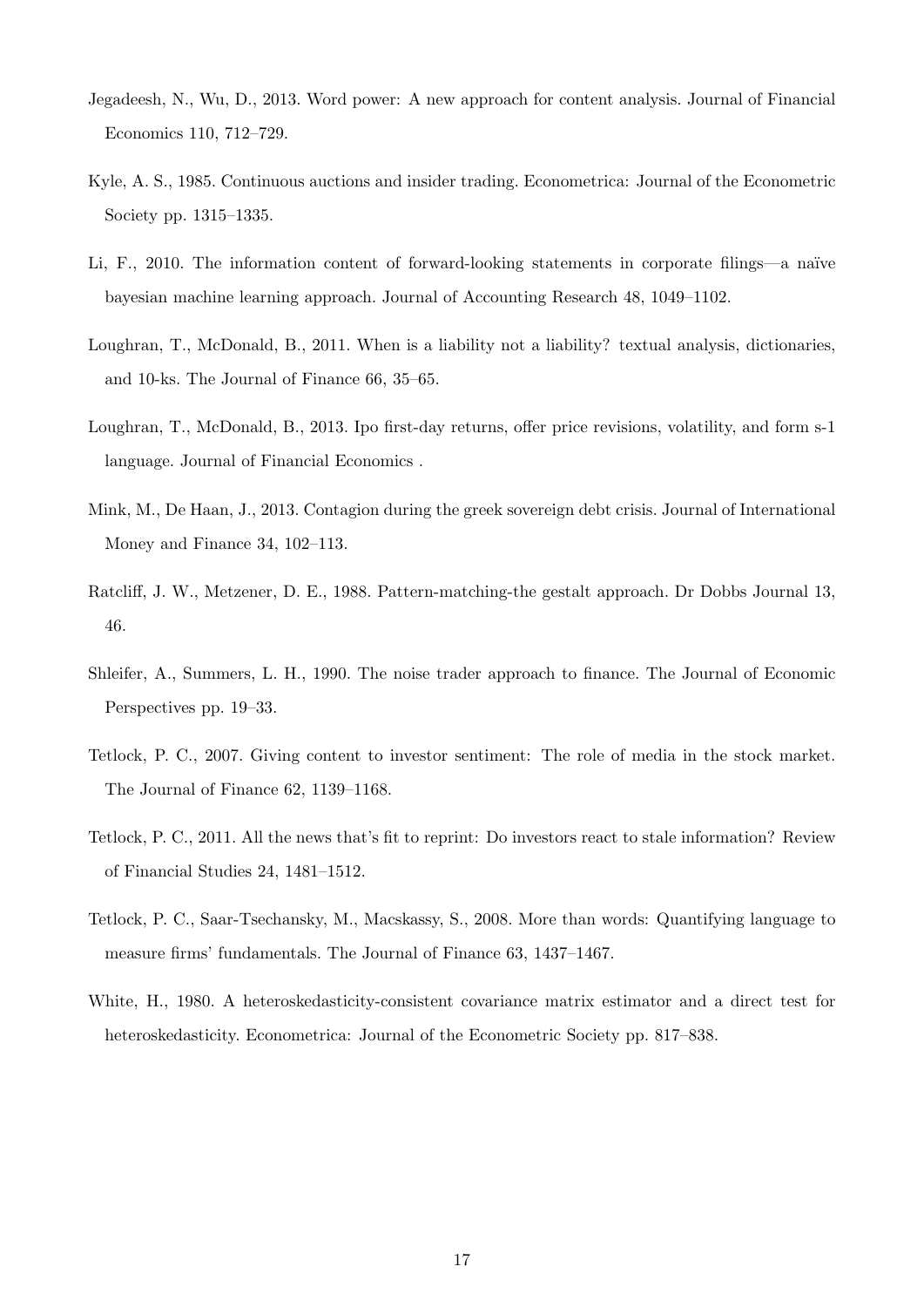| Country     | Stock Index used    |
|-------------|---------------------|
| Portugal    | <b>PSI 20</b>       |
| Ireland     | ISEQ                |
| Italy       | FTSE MIB            |
| Greece      | ${\rm ASE}$         |
| Spain       | IBEX 35             |
| Germany     | XETRA DAX           |
| France      | CAC 40              |
| Austria     | ATX                 |
| Finland     | ОМХ                 |
| Belgium     | BEL 20              |
| UK          | FTSE 100            |
| Switzerland | SMI                 |
| Norway      | OBX                 |
| Brazil      | <b>BOVESPA</b>      |
| Canada      | S&P TSX 60          |
| <b>USA</b>  | Dow Jones           |
| <b>USA</b>  | S&P 500             |
| Japan       | Nikkei 225          |
| China       | Hong Kong Hang Seng |

Table 1: Stock index used for every country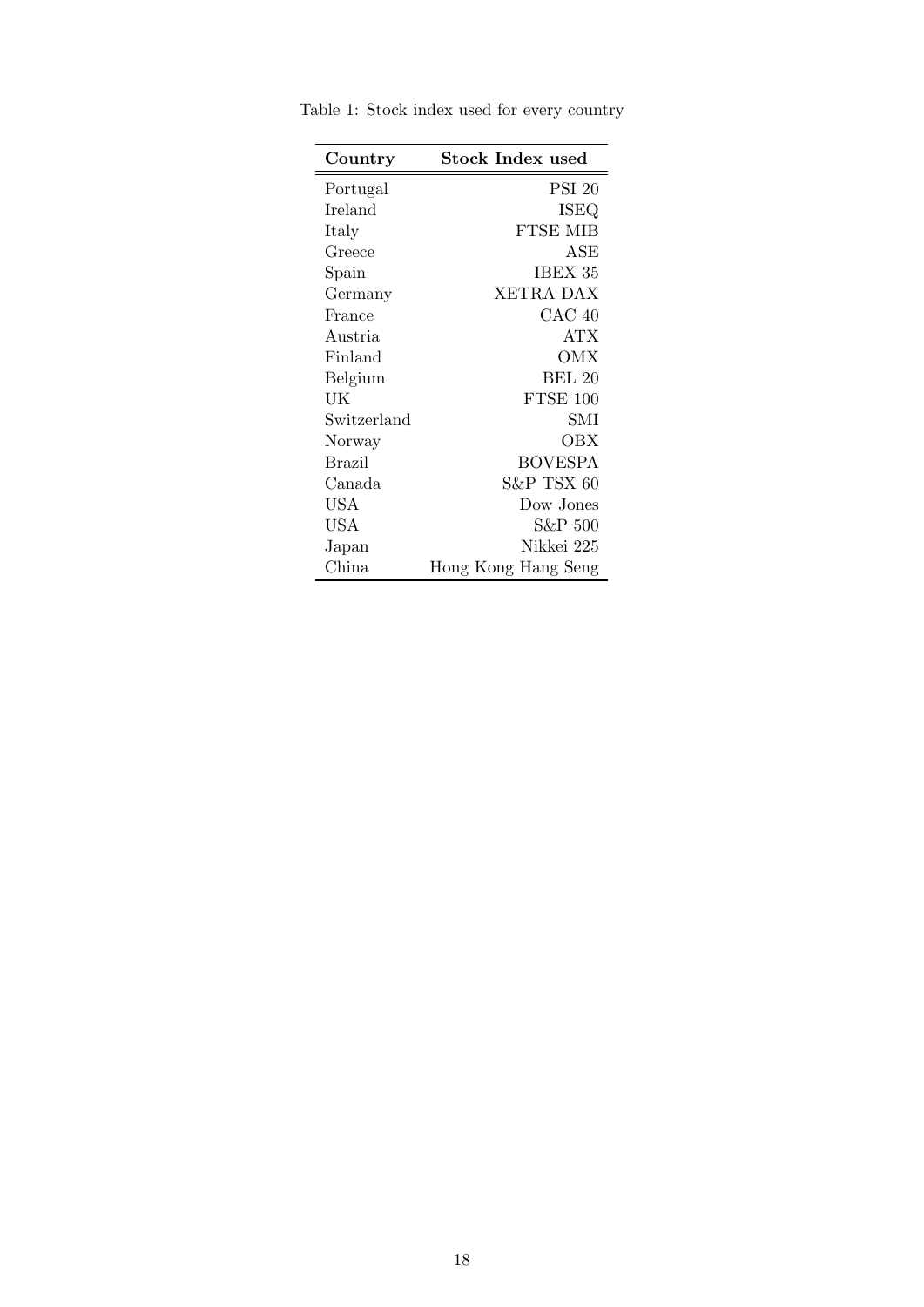Table 2: Timezones for intraday news articles and financial data. Stock markets and news articles are in different time zones. To be able to examine the effect of stories on an intraday setting, all time series must be brought on a common time zone, making the necessary adjustments (adding or subtracting hours respectively).

| Source                         | <b>Original Timezone</b> | Add/Subtract                | Timezone after processing |
|--------------------------------|--------------------------|-----------------------------|---------------------------|
| Stories from Dow Jones Factiva | $GMT+1$                  | Subtract one hour $(-1)$    | <b>GMT</b>                |
| Portugal                       | $GMT+1$                  | Subtract one hour $(-1)$    | <b>GMT</b>                |
| Ireland                        | <b>GMT</b>               | No action needed            | <b>GMT</b>                |
| Italy                          | <b>GMT</b>               | No action needed            | <b>GMT</b>                |
| Greece                         | $GMT+2$                  | Subtract two hours $(-2)$   | <b>GMT</b>                |
| Spain                          | $GMT+1$                  | Subtract one hour $(-1)$    | <b>GMT</b>                |
| Germany                        | $GMT+1$                  | Subtract one hour $(-1)$    | <b>GMT</b>                |
| France                         | $GMT+1$                  | Subtract one hour $(-1)$    | <b>GMT</b>                |
| Austria                        | $GMT+1$                  | Subtract one hour $(-1)$    | <b>GMT</b>                |
| Finland                        | $GMT+2$                  | Subtract two hours $(-2)$   | <b>GMT</b>                |
| Belgium                        | $GMT+1$                  | Subtract one hour $(-1)$    | <b>GMT</b>                |
| UK                             | <b>GMT</b>               | No action needed            | <b>GMT</b>                |
| Switzerland                    | $GMT+1$                  | Subtract one hour $(-1)$    | GMT                       |
| Norway                         | $GMT+1$                  | Subtract one hour $(-1)$    | <b>GMT</b>                |
| <b>Brazil</b>                  | $GMT-2$                  | Add two hours $(+2)$        | <b>GMT</b>                |
| Canada                         | GMT-5                    | Add five hours $(+5)$       | <b>GMT</b>                |
| USA $(S\&P)$                   | $GMT-6$                  | Add six hours $(+6)$        | <b>GMT</b>                |
| USA (Dow Jones)                | $GMT-5$                  | Add five hours $(+5)$       | <b>GMT</b>                |
| Japan                          | $GMT+9$                  | Subtract nine hours $(-9)$  | <b>GMT</b>                |
| China                          | $GMT+8$                  | Subtract eight hours $(-8)$ | <b>GMT</b>                |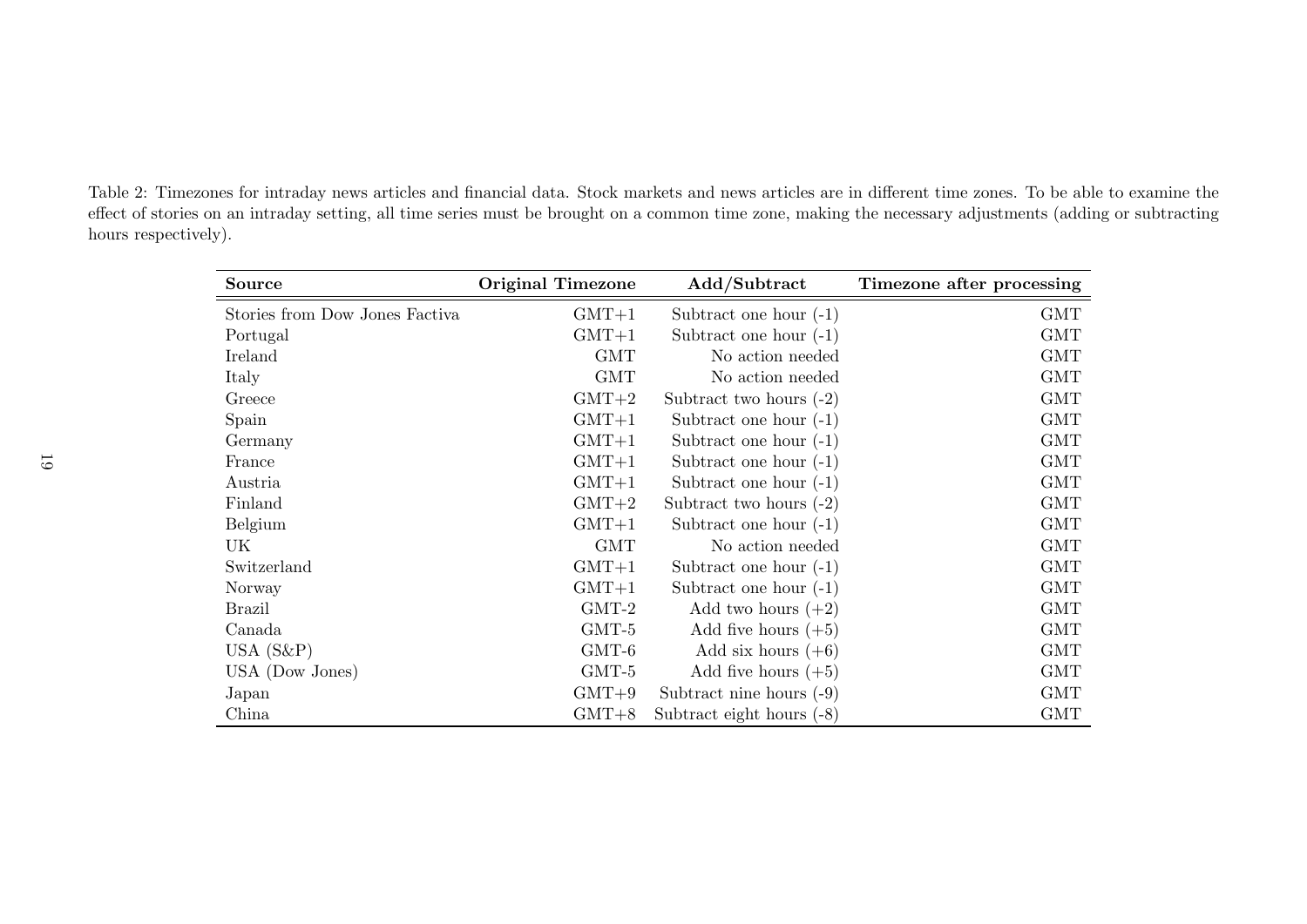Table 3: Number of stories per country/source. Selected stories pass through two filters: first, for each country the story must include the name of the country plus any of the following keywords: crisis, debt, economy, deficit, default. For example, for Greece the first filter selects the stories containing any of the terms: "greek crisis", "greek debt", "greek economy", "greek deficit", "greek default"; second, for each country, the story must contain in it's title a country keyword. For example, for Greece the second filter selects the stories that passed the first filter and that furthermore contain any of the following terms in the title: "greece", "greek", "greeks", "greece's", "hellas", "hellenic". The same applies to all five Euro-periphery countries.

| Source              | Portugal Ireland Italy Greece Spain Total |      |      |      |       |       |
|---------------------|-------------------------------------------|------|------|------|-------|-------|
| Dow Jones Newswires | 310                                       | 658  | 497  | 4342 | 729   | 6536  |
| Thomson Reuters     | 298                                       | 661  | 771  | 3786 | 1093  | 6609  |
| Total               | 608                                       | 1319 | 1268 | 8128 | 1822. | 13145 |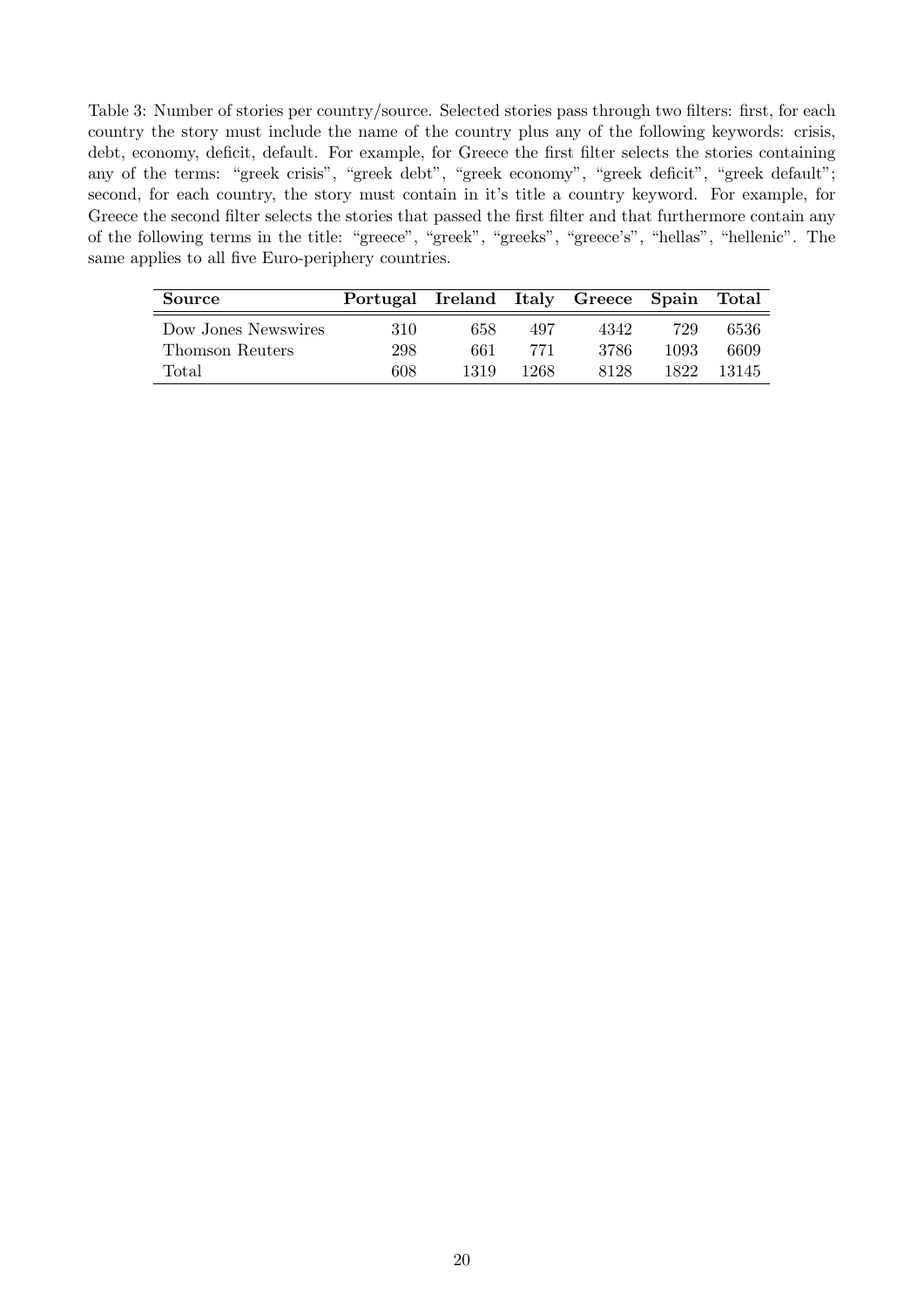

## **Number of newswires articles**

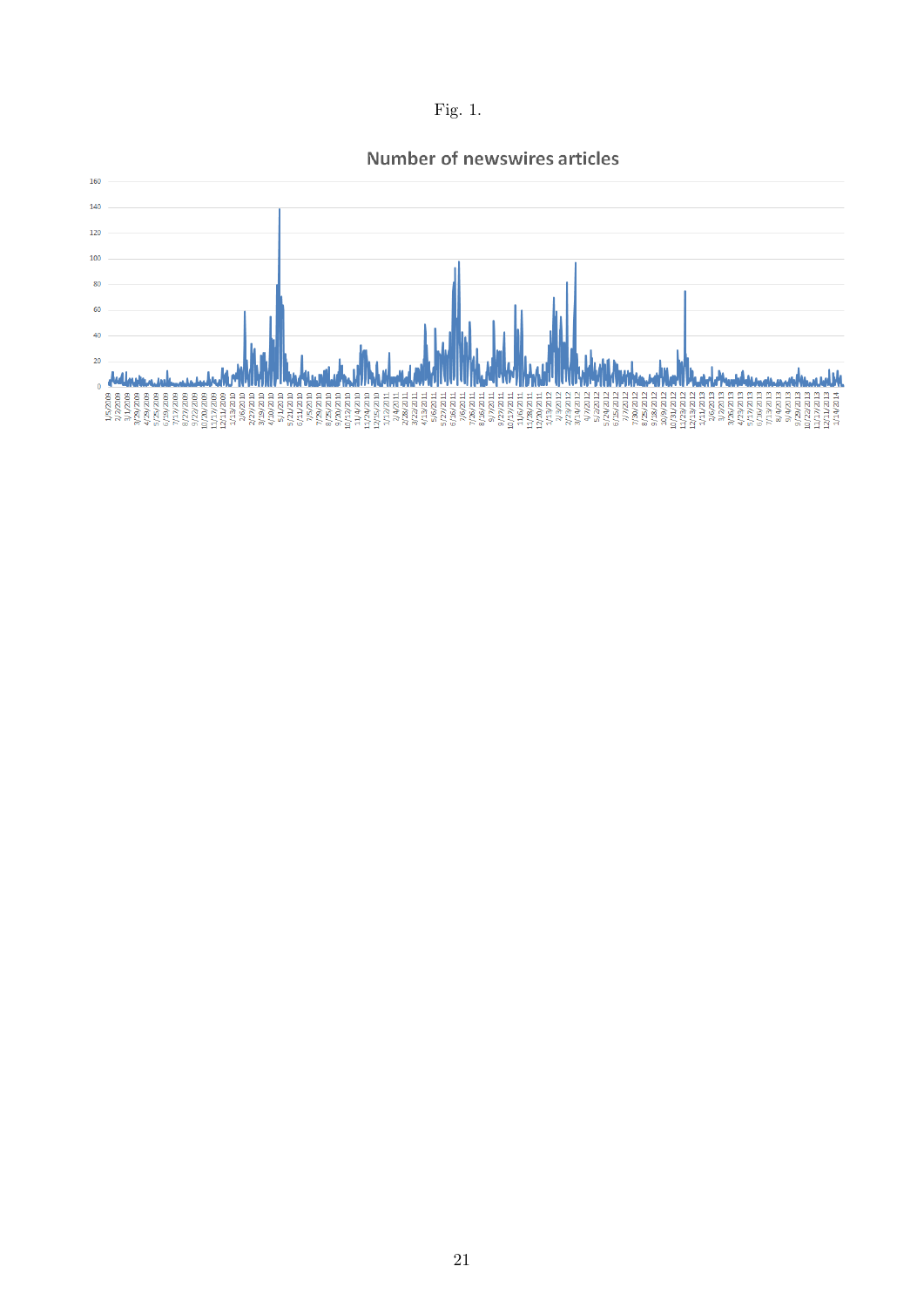| Variable            | Mean     | Std. Dev. | Min.     | Max.  |
|---------------------|----------|-----------|----------|-------|
| Negative            | 0.032    | 0.016     | 0        | 0.136 |
| Positive            | 0.007    | 0.007     | $\theta$ | 0.062 |
| Pessimism           | 0.024    | 0.018     | $-0.046$ | 0.136 |
| Portugal Return     | 0        | 0.003     | $-0.049$ | 0.068 |
| Ireland Return      | 0        | 0.003     | $-0.031$ | 0.04  |
| Italy Return        | 0        | 0.004     | $-0.061$ | 0.046 |
| Greece Return       | 0        | 0.006     | $-0.079$ | 0.072 |
| Spain Return        | 0        | 0.004     | $-0.041$ | 0.098 |
| Germany Return      | 0        | 0.003     | $-0.043$ | 0.039 |
| France Return       | $\theta$ | 0.003     | $-0.039$ | 0.037 |
| Austria Return      | 0        | 0.003     | $-0.056$ | 0.062 |
| Finland Return      | 0        | 0.003     | $-0.05$  | 0.04  |
| Belgium Return      | 0        | 0.003     | $-0.033$ | 0.064 |
| UK Return           | 0        | 0.003     | $-0.034$ | 0.029 |
| Switzerland Return  | 0        | 0.002     | $-0.03$  | 0.04  |
| Norway Return       | 0        | 0.003     | $-0.034$ | 0.048 |
| Brazil Return       | 0        | 0.003     | $-0.039$ | 0.049 |
| Canada Return       | 0        | 0.002     | $-0.031$ | 0.027 |
| US S&P Return       | 0        | 0.003     | $-0.091$ | 0.091 |
| US Dow Jones Return | 0        | 0.003     | $-0.035$ | 0.037 |
| Japan Return        | 0        | 0.004     | $-0.075$ | 0.052 |
| China Return        | 0        | 0.004     | $-0.072$ | 0.05  |

Table 4: Summary statistics for news articles and stock markets. The construction of the media content variables ("Negative", "Positive", "Pessimism") are defined in the Section 3.5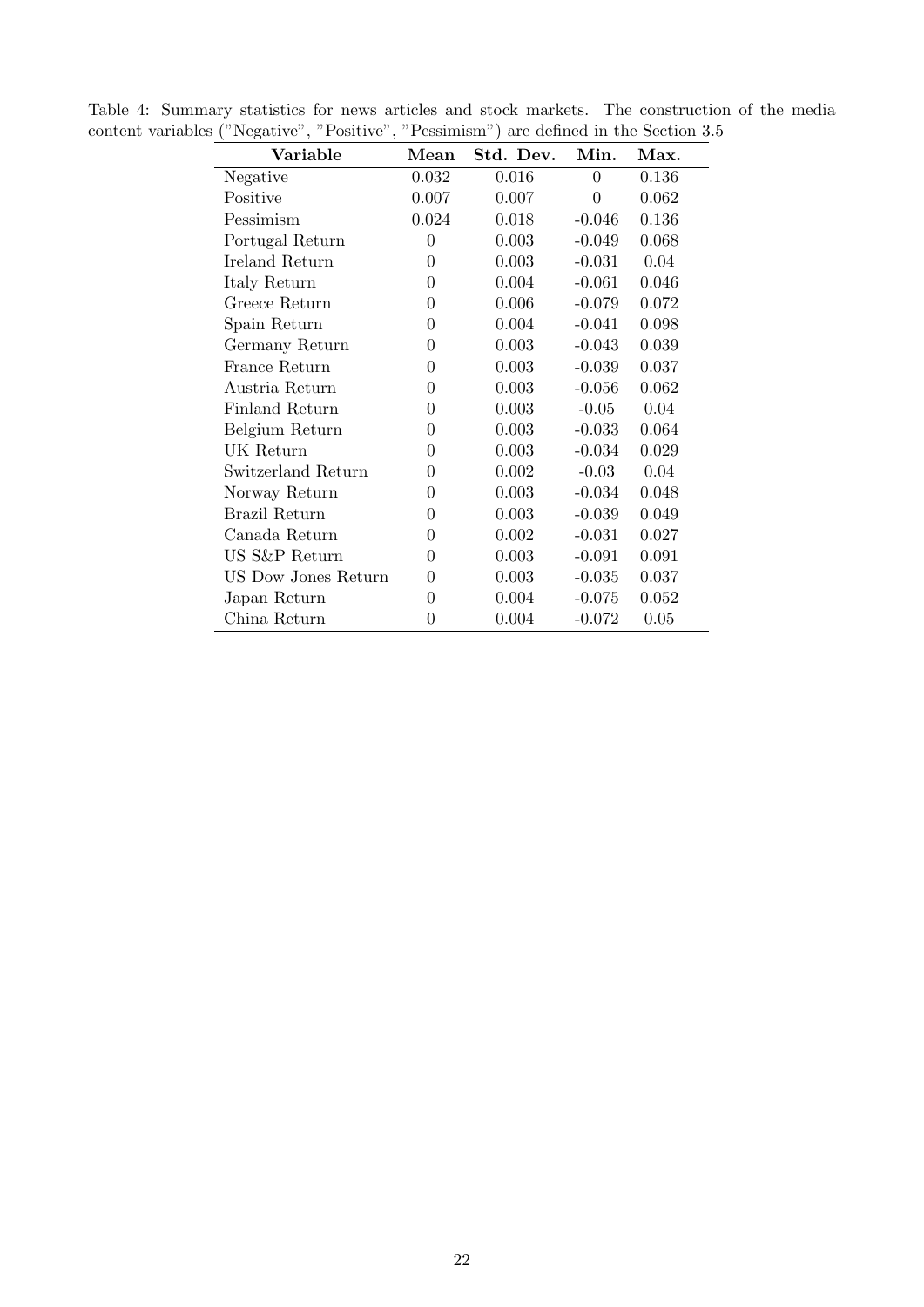Table 5: Examples of selected stories for Portugal. Two stories are provided, one from Dow Jones and one from Reuters. Selected articles must contain a number keywords in their title and their content. Painted words belong in the Negative (red colour) and Positive (green colour) word lists of Loughran and McDonald (2011).

| Country  | Source    | Date              | <b>Title</b>                                                          | <b>Text</b>                                                                                                                                                                                                                                                                                                                                                                                                                                                                                                                                                                                                                                                                                                                                                                                                                                                                                                                                                                                                                                                                                                                                                                                                                                                                                                                                                                                                                                                                                                                                                                                                                                                                                                                                                                                                                                                                                                                                                                                                                                                                                                                                                                                                                                                                                                                                                      |
|----------|-----------|-------------------|-----------------------------------------------------------------------|------------------------------------------------------------------------------------------------------------------------------------------------------------------------------------------------------------------------------------------------------------------------------------------------------------------------------------------------------------------------------------------------------------------------------------------------------------------------------------------------------------------------------------------------------------------------------------------------------------------------------------------------------------------------------------------------------------------------------------------------------------------------------------------------------------------------------------------------------------------------------------------------------------------------------------------------------------------------------------------------------------------------------------------------------------------------------------------------------------------------------------------------------------------------------------------------------------------------------------------------------------------------------------------------------------------------------------------------------------------------------------------------------------------------------------------------------------------------------------------------------------------------------------------------------------------------------------------------------------------------------------------------------------------------------------------------------------------------------------------------------------------------------------------------------------------------------------------------------------------------------------------------------------------------------------------------------------------------------------------------------------------------------------------------------------------------------------------------------------------------------------------------------------------------------------------------------------------------------------------------------------------------------------------------------------------------------------------------------------------|
| Portugal | Dow Jones | 8 April 2013      | <b>EURO</b><br>GOVT-<br>Portuguese<br>default insurance<br>costs rise | EURO GOVT-Portuguese default insurance costs rise-The cost of insuring against a Portuguese<br>sovereign default rose on Monday following a constitutional court decision to reject some aus-<br>terity measures, raising doubt over its ability to keep to a bailout programme. Five-year credit<br>default swaps (CDS) on Portuguese government debt rose 17 basis points to 430 basis points,<br>according to data monitor Markit. This means it costs \$430,000 annually to buy \$10 million<br>of protection against a Portuguese default using a five-year CDS contract. Portugal's constitu-<br>tional court on Friday rejected four out of nine contested austerity measures from this year's<br>budget. (Reporting by William James; Editing by Marius Zaharia)                                                                                                                                                                                                                                                                                                                                                                                                                                                                                                                                                                                                                                                                                                                                                                                                                                                                                                                                                                                                                                                                                                                                                                                                                                                                                                                                                                                                                                                                                                                                                                                         |
| Portugal | Reuters   | $24$ March $2011$ | Portugal<br>Crisis<br>Overshadows EU<br>Summit To Seal<br>Key Reforms | Portugal Crisis Overshadows EU Summit To Seal Key Reforms -- Portugal's political breakdown<br>and disagreement over financing the region's bailout funds threaten to overshadow a key summit<br>meeting of European Union leaders beginning Thursday. The two-day summit - the culmination<br>of a string of meetings across the continent in recent weeks between leaders and finance officials<br>- has been seen as a key chance for the region to turn its back on the debt crisis by embracing<br>deep reforms. But political turmoil in Portugal has added a new stumbling block. Portugal's<br>parliament late Wednesday rejected a new government austerity plan, moving Prime Minister<br>Jose Socrates to submit his resignation and setting off a new phase in Europe's sovereign debt<br>crisis. The failure to pass the measure threatened to push already-high government borrowing<br>costs to unaffordable levels and force Lisbon to seek a bailout. That would make Portugal the<br>third among the 17 nations that use the euro to apply for help from other members of the<br>European Union and the International Monetary Fund. Greece and Ireland went first. Socrates'<br>resignation forces President Anibal Cavaco Silva to consult with political parties over whether<br>they are willing and able to form a new government. Socrates is expected to remain as caretaker<br>prime minister once the president accepts his resignation. He will head to Brussels Thursday<br>for the summit. Some senior euro-zone government officials now see a high probability that<br>Portugal may have to apply for a bailout under the European Financial Stability Facility. "The<br>big Euro-zone countries have been pressing Portugal to seek a bailout for a long time. It won't<br>be long before it happens" one official told Dow Jones Newswires, adding that a bailout would<br>likely be between EUR50 billion-EUR100 billion. The political crisis comes at a tricky time for<br>Portugal. The country faces debt repayments of EUR4.23 billion (\$6 billion) next month and<br>has around EUR4 billion in cash reserves at present. For European leaders, the Portuguese crisis<br>is both an untimely distraction as they try to seal the "comprehensive package" of reforms the<br>March 24-25 summit was supposed to deliver. |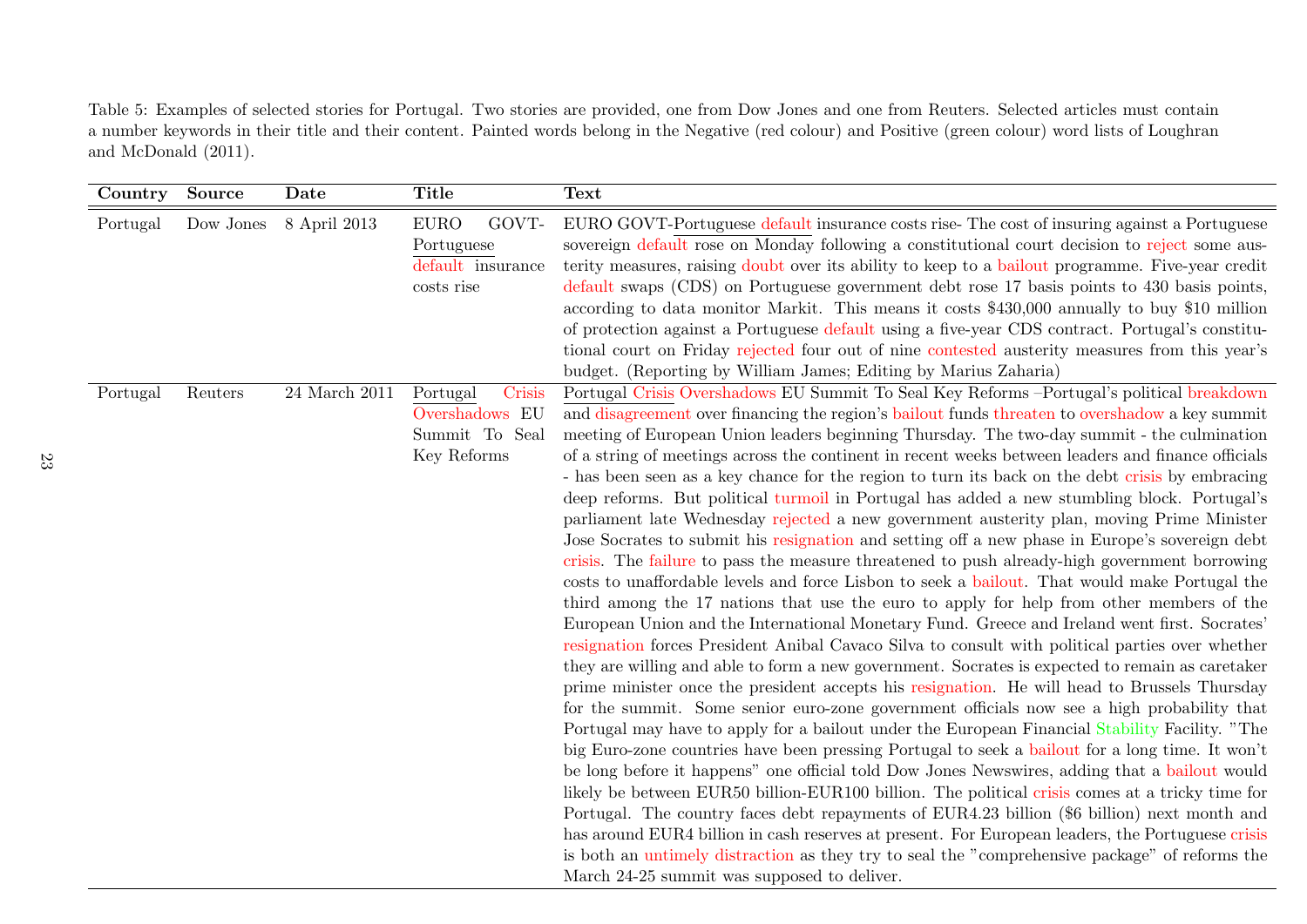Table 6: Examples of selected stories for Ireland. Two stories are provided, one from Dow Jones and one from Reuters. Selected articles must contain a number keywords in their title and their content. Painted words belong in the Negative (red colour) and Positive (green colour) word lists of Loughran and McDonald (2011).

| Country | Source    | Date             | <b>Title</b>                                                  | Text                                                                                                                                                                                                                                                                                                                                                                                                                                                                                                                                                                                                                                                                                                                                                                                                                                                                                                                                      |
|---------|-----------|------------------|---------------------------------------------------------------|-------------------------------------------------------------------------------------------------------------------------------------------------------------------------------------------------------------------------------------------------------------------------------------------------------------------------------------------------------------------------------------------------------------------------------------------------------------------------------------------------------------------------------------------------------------------------------------------------------------------------------------------------------------------------------------------------------------------------------------------------------------------------------------------------------------------------------------------------------------------------------------------------------------------------------------------|
| Ireland | Dow Jones |                  | MARKET TALK: Fears Of<br>Irish Debt Restructuring Ris-<br>ing | MARKET TALK: Fears Of Irish Debt Restructuring Rising 144 words<br>24 November 2010 09:54 Dow Jones International News DJI English (c)<br>2010 Dow Jones & Company, Inc. 0854 GMT [Dow Jones] Apart from<br>the lack of detail about the Irish rescue plan and S&P downgrade of<br>both long and short-term sovereign debt, there is rising concern about<br>the threat of restructuring, notes Credit Agricole. Although the Irish<br>Prime Minister is resisting opposition pressure to call an election now,<br>latest polls suggest that there is a good chance of a change in govern-<br>ment when the election is held in January. "Given such indicators, latest<br>debt restructuring threats from possible victors will not be ignored by<br>markets," the bank warms, pointing to the ramifications that a debt re-<br>structuring by Ireland would have for all other European debtor nations.<br>(nick.hastings@dowjones.com) |
| Ireland | Reuters   | 23 November 2010 | Merkel says Irish crisis just as<br>worrying as Greece        | Merkel says Irish crisis just as worrying as Greece 100 words 23 Novem-<br>ber 2010 15:00 Reuters News LBA English (c) 2010 Reuters Limited<br>BERLIN, Nov 23 (Reuters) - German Chancellor Angela Merkel said on<br>Tuesday Ireland's crisis was different to Greece's but just as worrying<br>and the euro was in an "exceptionally serious" situation. Merkel added<br>however that the best European was not always the one who helped first.<br>Germany has faced strong criticism for mulling over decisions during the<br>euro zone debt crisis. (Reporting by by Gernot Heller, Writing by Sarah<br>Marsh)                                                                                                                                                                                                                                                                                                                        |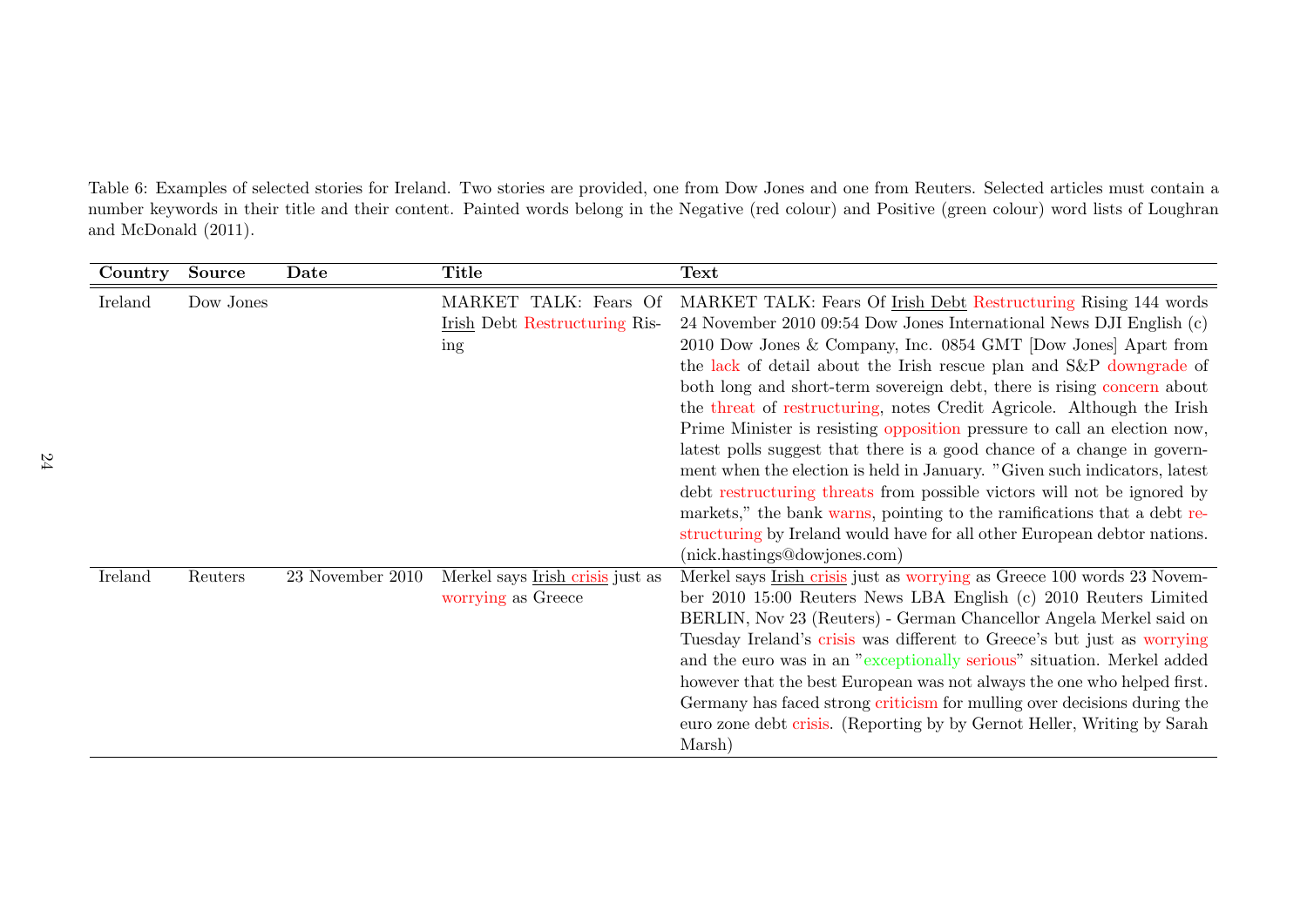Table 7: Examples of selected stories for Italy. Two stories are provided, one from Dow Jones and one from Reuters. Selected articles must contain a number keywords in their title and their content. Painted words belong in the Negative (red colour) and Positive (green colour) word lists of Loughran and McDonald (2011).

| Country | <b>Source</b> | Date              | <b>Title</b>                                           | <b>Text</b>                                                                                                                                                                                                                                                                                                                                                                                                                                                                                                                                                                                                                                                                                                                                                                                                                                                                                                                                                                                                                                                                                                              |
|---------|---------------|-------------------|--------------------------------------------------------|--------------------------------------------------------------------------------------------------------------------------------------------------------------------------------------------------------------------------------------------------------------------------------------------------------------------------------------------------------------------------------------------------------------------------------------------------------------------------------------------------------------------------------------------------------------------------------------------------------------------------------------------------------------------------------------------------------------------------------------------------------------------------------------------------------------------------------------------------------------------------------------------------------------------------------------------------------------------------------------------------------------------------------------------------------------------------------------------------------------------------|
| Italy   | Dow Jones     | 20 June 2011      | Moody's Analyst: Italy Fac-<br>ing Multiple Challenges | Moody's Analyst: Italy Facing Multiple Challenges 163 words 17 June<br>2011 22:24 Dow Jones International News DJI English (c) 2011 Dow<br>Jones & Company, Inc. NEW YORK (Dow Jones)-Italy's Aa2 rat-<br>ing may be imperiled by a host of factors, including a weak economy,<br>rising interest rates and overall nervousness sparked by the debt tur-<br>moil battering Greece, a Moody's Investors Services analyst told Dow<br>Jones Newswires on Friday. Alexander Kockerbeck, an analyst based in<br>Frankfurt, said that the euro zone's third-largest economy faces a raft<br>of challenges both within and outside of Italy's control. These include<br>fiscal reform plans that could be derailed by political instability, and an<br>environment in which investors are losing patience with countries that<br>suffer high debt loads. "The coexistence of some of the weaknesses of the<br>Italian economy, together with the uncertainty in market sentiment due<br>to the euro zone debt crisiscreates further risks that I need to review,"<br>Kockerbeck said. -By Javier E. David, Dow Jones Newswires |
| Italy   | Reuters       | $5$ November 2010 | Draghi warns on Italy econ-<br>omy's sluggish growth   | Draghi warns on Italy economy's sluggish growth 142 words 5 Novem-<br>ber 2010 11:16 Reuters News LBA English (c) 2010 Reuters Limited<br>ANCONA, Italy, Nov 5 (Reuters) - The Italian economy 's difficulty in<br>growing and creating income must remain a source of concern, Bank of<br>Italy chief Mario Draghi said, warning that Italy had lost competitive<br>ground with European peers. The impact of the recession on Italian<br>productivity is still unclear and may have helped speed up restructuring<br>in some parts of the system, but could also have had a more negative<br>impact, Draghi said in prepared remarks to a conference on Friday. He<br>also said that including the high costs of servicing public debt in evalu-<br>ating the country's well-being would clearly worsen the Italian scenario<br>that benefits from a relatively high level of personal savings and wealth.<br>(Reporting by James Mackenzie)                                                                                                                                                                           |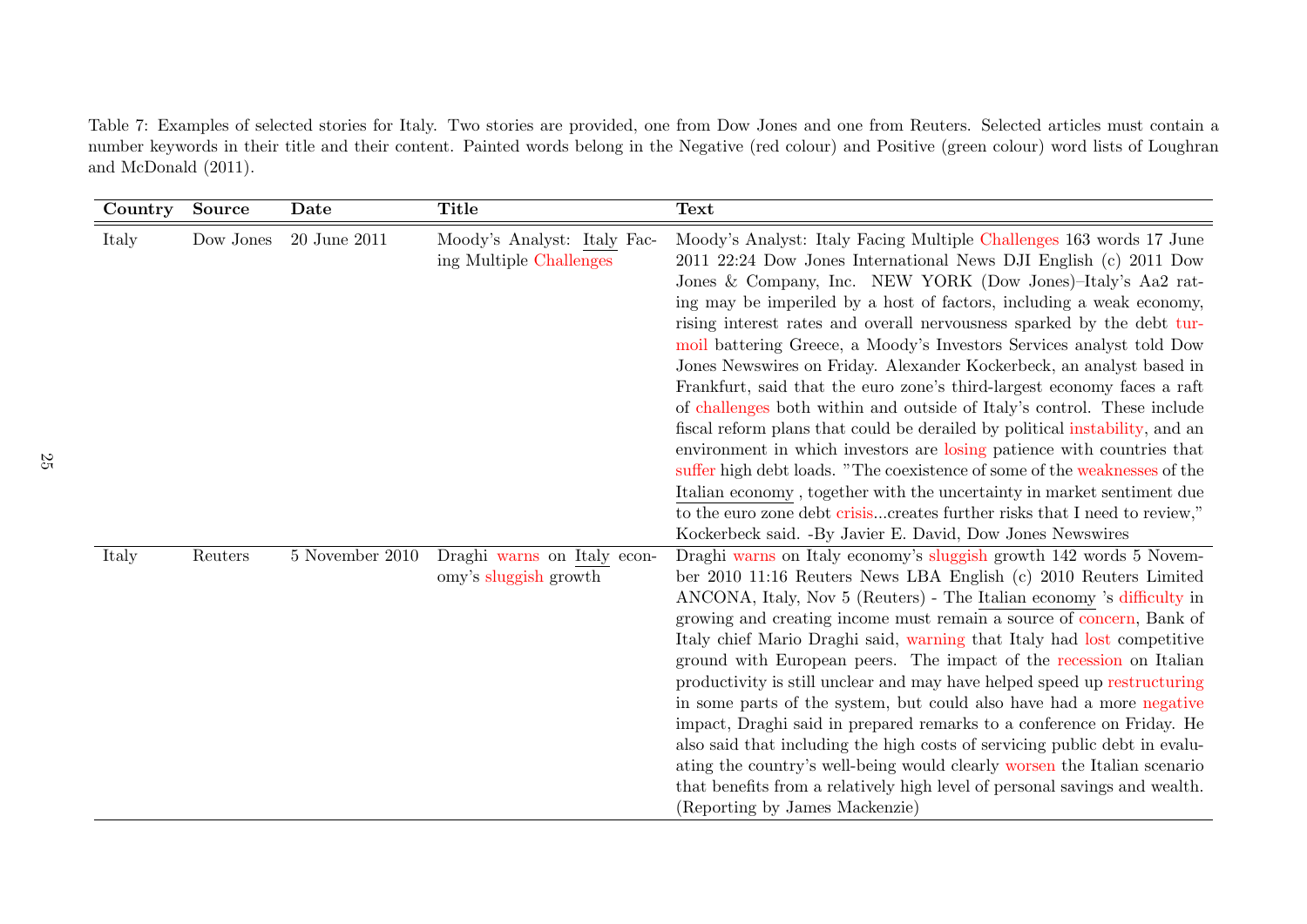Table 8: Example of selected stories for Greece. Two stories are provided, one from Dow Jones and one from Reuters. Selected articles must contain a number keywords in their title and their content. Painted words belong in the Negative (red colour) and Positive (green colour) word lists of Loughran and McDonald (2011).

| Country | <b>Source</b> | Date            | <b>Title</b>                                                                                                                                      | <b>Text</b>                                                                                                                                                                                                                                                                                                                                                                                                                                                                                                                                                                                                                                                                                                                                                                                                                                                                                                                                                                                                                                                                                                         |
|---------|---------------|-----------------|---------------------------------------------------------------------------------------------------------------------------------------------------|---------------------------------------------------------------------------------------------------------------------------------------------------------------------------------------------------------------------------------------------------------------------------------------------------------------------------------------------------------------------------------------------------------------------------------------------------------------------------------------------------------------------------------------------------------------------------------------------------------------------------------------------------------------------------------------------------------------------------------------------------------------------------------------------------------------------------------------------------------------------------------------------------------------------------------------------------------------------------------------------------------------------------------------------------------------------------------------------------------------------|
| Greece  | Dow Jones     | 20 July 2011    | Fitch: Disorderly Greek De-<br>fault Would Create Severe<br>Volatility DJ Fitch: Material<br>Threat Of Contagion From<br>Disorderly Greek Default | Fitch: Disorderly Greek Default Would Create Severe Volatility 140<br>words 20 July 2011 14:55 Dow Jones Global FX & Fixed Income News<br>CM English 2011 Dow Jones & Company, Inc. LONDON (Dow Jones)-<br>The risk of contagion to other distressed and vulnerable euro-zone<br>sovereigns and their banking systems from a disorderly Greek default<br>"is material," Fitch Ratings said Wednesday. A disorderly Greek de-<br>fault would create severe market volatility and put pressure on bank<br>and sovereign funding and liquidity, Fitch said. "Resolution of the Greek<br>crisis is therefore a necessary, though not a sufficient condition for pre-<br>venting a broader systemic threat to the euro area," Fitch said in its<br>semi-annual Global Credit Outlook publication. Fitch also said that<br>default by the U.S. is a "remote" possibility, but if it occurred, a U.S.<br>default would threaten global financial stability. -By Mark Brown, Dow<br>Jones Newswires                                                                                                                         |
| Greece  | Reuters       | 20 October 2011 | ECB's Stark warns against<br>Greek default                                                                                                        | ECB's Stark warns against Greek default 161 words 20 October 2011<br>11:16 Reuters News LBA English (c) 2011 Reuters Limited FRANK-<br>FURT, Oct 20 (Reuters) - Greek bankruptcy or forced private sector<br>involvement would only make Europe's crisis worse and increase the<br>overall costs of getting Greece back on a sustainable growth path, a Eu-<br>ropean Central Bank policymaker was quoted on Thursday as saying.<br>"I warn against a default and also against forced private sector involve-<br>ment," ECB Executive Board member Juergen Stark told newspaper<br>VDI Nachrichten. "A haircut as well as an insolvency of Greece would<br>become even more expensive for European taxpayers than the path taken<br>so far." He also said discussion over private sector involvement in Greece<br>had served to slow the pace of reforms in the country, adding that hardly<br>any progress had been made since the end of last year. In general, one<br>should expect that the problems will last for several years even after the<br>worst has passed, Stark said. (Reporting by Sakari Suoninen) |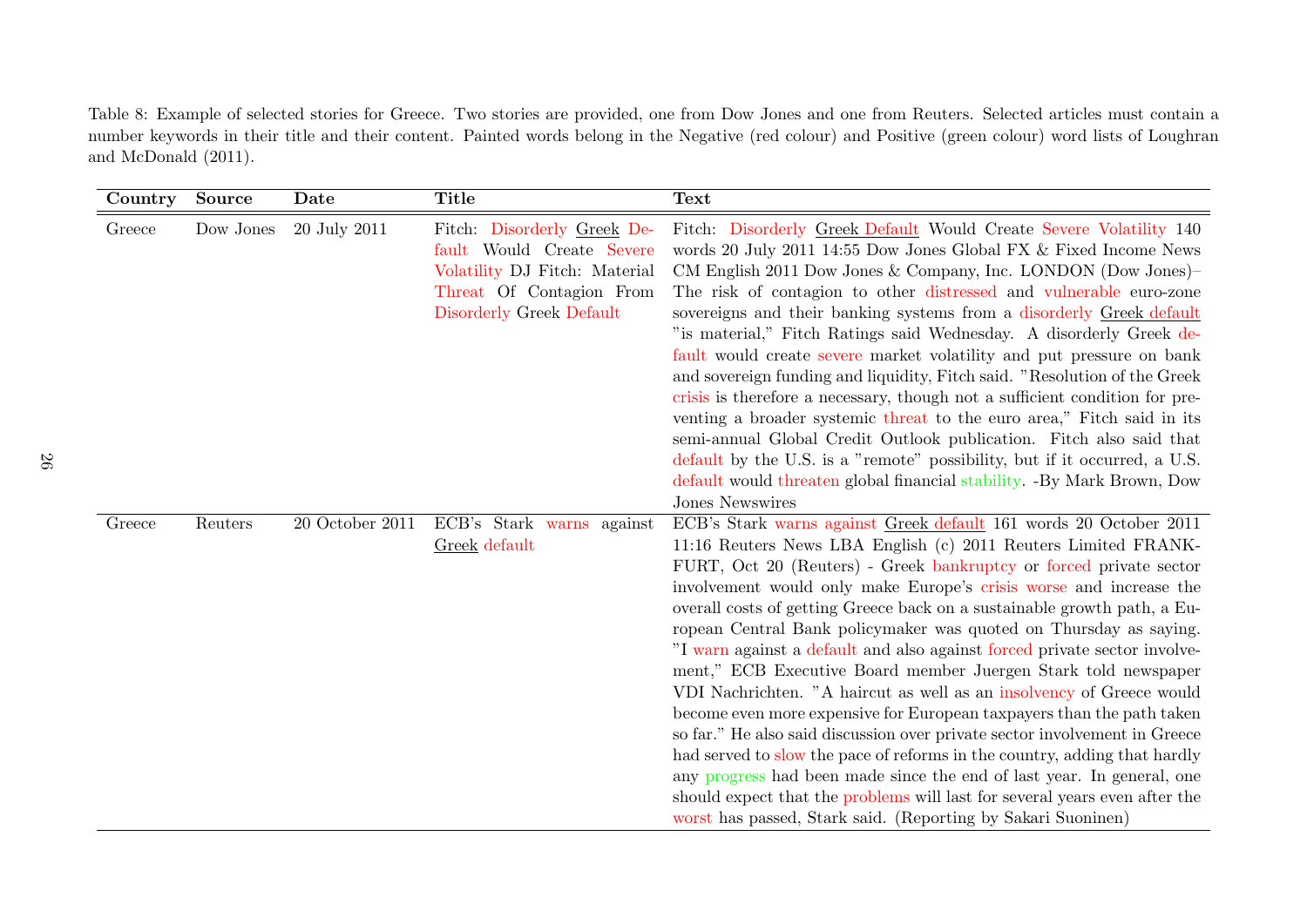Table 9: Examples of selected stories. Two stories are provided, one from Dow Jones and one from Reuters. Selected articles must contain a number keywords in their title and their content. Painted words belong in the Negative (red colour) and Positive (green colour) word lists of Loughran and McDonald (2011).

| Country | <b>Source</b> | Date            | <b>Title</b>                                             | <b>Text</b>                                                                                                                                                                                                                                                                                                                                                                                                                                                                                                                                                                                                                                                                                                                                                                                                                                                                                                                                                                                                                                                                                                                                                                                                                                                                                                         |
|---------|---------------|-----------------|----------------------------------------------------------|---------------------------------------------------------------------------------------------------------------------------------------------------------------------------------------------------------------------------------------------------------------------------------------------------------------------------------------------------------------------------------------------------------------------------------------------------------------------------------------------------------------------------------------------------------------------------------------------------------------------------------------------------------------------------------------------------------------------------------------------------------------------------------------------------------------------------------------------------------------------------------------------------------------------------------------------------------------------------------------------------------------------------------------------------------------------------------------------------------------------------------------------------------------------------------------------------------------------------------------------------------------------------------------------------------------------|
| Spain   | Dow Jones     | 14 October 2011 | S&P Downgrades Spain One<br>Notch, Citing Economic Woes  | S&P Downgrades Spain One Notch, Citing Economic Woes 354 words 14 October<br>2011 01:13 Dow Jones News Service DJ English (c) 2011 Dow Jones & Company,<br>Inc. DOW JONES NEWSWIRES Standard & Poor's Ratings Services on Thursday<br>downgraded Spain a notch, citing increasingly unpredictable financing conditions<br>that could squeeze a private sector already pressured by lackluster economic growth.<br>The ratings cut is the latest blow to a large European sovereign's credit status<br>after S&P last month downgraded Italy a notch, citing many of the same problems<br>afflicting euro-zone economies. S&P expects the Spanish economy will grow at about<br>$1\%$ in real terms next year, a drop from the $1.5\%$ pace it forecast in February. In<br>downgrading the Iberian nation, S&P cited growing challenges for Spain's private<br>sector as it seeks fresh external financing to roll over high levels of external debt.<br>S&P now rates Spain at double A-minus, three steps below the top triple A rating.<br>Its outlook is negative. S&P also sees the quality of assets held in Spain's financial<br>institutions deteriorating after a separate review of its banking system found it posed<br>additional challenges to the broader economy.                                     |
| Spain   | Reuters       | 16 January 2014 | RPT-Spanish protesters riot<br>in Madrid, 11 people hurt | RPT-Spanish protesters riot in Madrid, 11 people hurt 359 words 15 January 2014<br>23:44 Reuters News LBA English (c) 2014 Reuters Limited MADRID, Jan 15<br>(Reuters) - A Madrid demonstration in sympathy with protests in the northern<br>Spanish city of Burgos against a local government plan to convert a street into a<br>tree-lined boulevard turned violent on Wednesday, leading to 11 arrests and 11 in-<br>juries. Rioters tossed smoke bombs, threw chairs from street terraces and burned<br>garbage containers in central Madrid after a march that began in the capital's Puerta<br>del Sol square and ended near the ruling conservative People's Party (PP) central<br>headquarters. Police and emergency service sources said 11 protesters were arrested<br>and 11 people, including five police officers, were injured during the riots. It was one<br>of 46 protests across Spanish cities on Wednesday against the state-financed project<br>in Burgos that has stoked public fury. Critics say widespread corruption has plunged<br>Spain into an economic crisis that has lasted for years, leaving one in four workers<br>unemployed. The Spanish economy emerged from recession in the third quarter of<br>last year but state finances are still under scrutiny by the European Union. |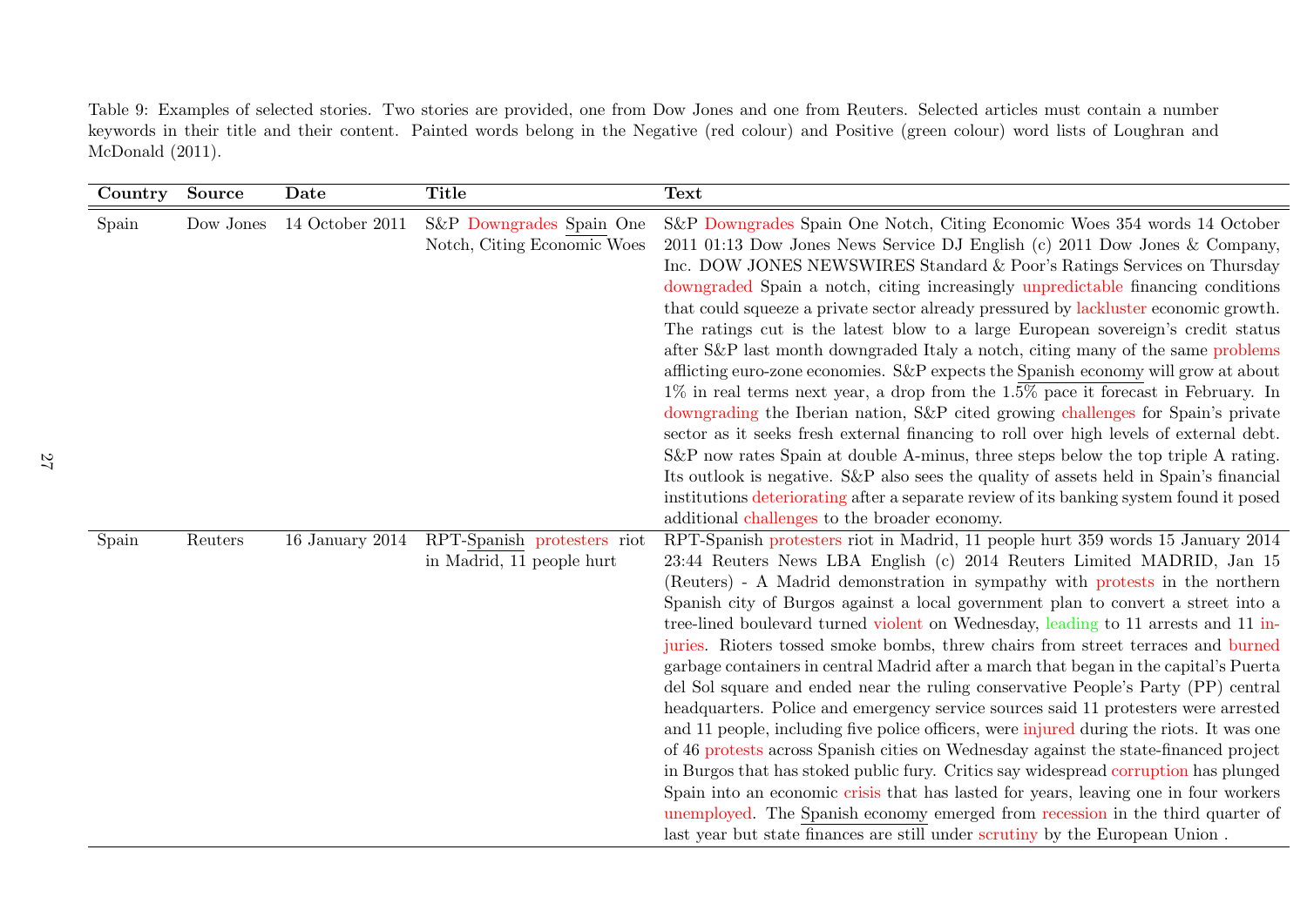Table 10: Example of selected stories for Greece. Typically, crisis-related news articles are more pessimistic than optimistic. This is an example of a story that is more optimistic than pessimistic. Painted words belong in the Positive (green colour) word list of Loughran and McDonald (2011).

| Country | Source  | Date         | <b>Title</b>                             | <b>Text</b>                                                                                                                                                                                                                                                                                                                                                                                                                                                                                                                                                                                                                                                                                                                                                                                                                                                                                                                                                                                                                                                                                                                                                                                                                                                                                                                                                                                                                                                                                                                                                                                                                               |
|---------|---------|--------------|------------------------------------------|-------------------------------------------------------------------------------------------------------------------------------------------------------------------------------------------------------------------------------------------------------------------------------------------------------------------------------------------------------------------------------------------------------------------------------------------------------------------------------------------------------------------------------------------------------------------------------------------------------------------------------------------------------------------------------------------------------------------------------------------------------------------------------------------------------------------------------------------------------------------------------------------------------------------------------------------------------------------------------------------------------------------------------------------------------------------------------------------------------------------------------------------------------------------------------------------------------------------------------------------------------------------------------------------------------------------------------------------------------------------------------------------------------------------------------------------------------------------------------------------------------------------------------------------------------------------------------------------------------------------------------------------|
| Greece  | Reuters | 8 March 2011 | IMF believes Greek debt sus-<br>tainable | $\text{IMF}$ believes Greek debt sustainable - $\text{IMF}$ official 227 words 7 March<br>2011 17:22 Reuters News LBA English (c) 2011 Reuters Limited (Adds<br>quotes, details) WASHINGTON, March 7 (Reuters) - The International<br>Monetary Fund is confident Greece's economic program will succeed<br>and believes its debt is sustainable, an IMF official said Monday after<br>Moody's slashed Greece's credit rating by three notches. "I am confident<br>that I will succeed, that the Greek debt is sustainable, and therefore our<br>program will be successful," IMF European Director Antonio Borges told<br>reporters on the sidelines of a conference. "I maintain our confidence in<br>what is happening in Greece." For more on Greece see [ID:nLDE7260IG]<br>and [ID:nLDE7260NG]. Borges urged patience as Greece implements an<br>IMF-EU supported program. "These are not programs that deliver mir-<br>acles in a few months, therefore I am at the moment when economic<br>consequences are more difficult to accept and people become more scep-<br>tical," Borges said, adding: "But this is a long-term program, I will<br>have to be a little patient." Borges said Greece was not currently in the<br>markets and could benefit from IMF and European assistance while be-<br>ing immune to market pressures. "I just have to make sure the banking<br>system remains strong, and the Greeks have made quite a bit of progress<br>on their banks," he added. (Reporting by Lesley Wroughton; Editing<br>by James Dalgleish) IMF-GREECE/BORGES (UPDATE 1) Reuters<br>Limited Document LBA0000020110310e737001eb |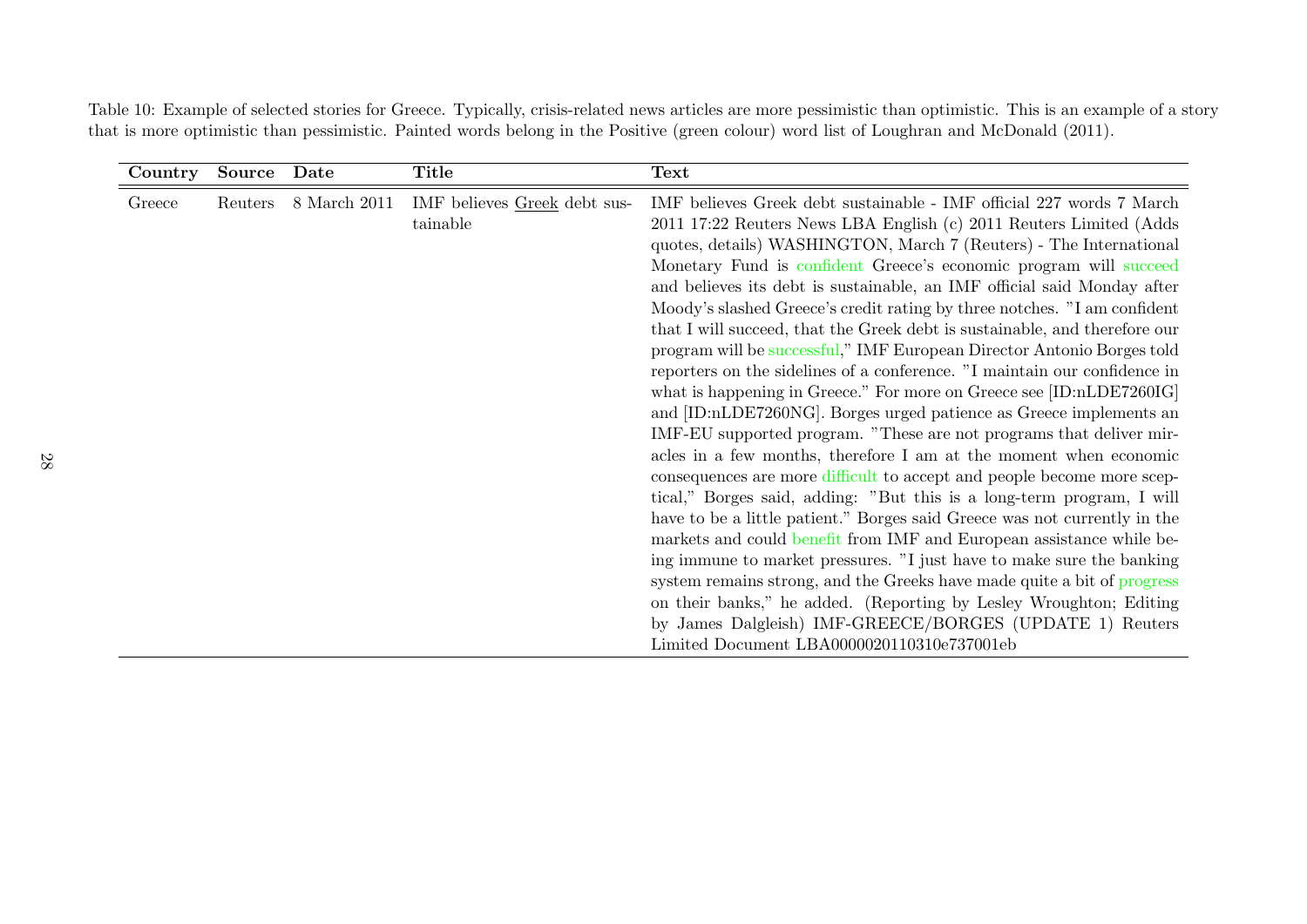Table 11: Effect of high frequency intraday news articles on stock returns. The model I employ the study the effect of the content of news in high frequency stock returns is the following:  $R_t = a_1 + b_1 M_t + \sum$ 5  $\sum_{i=1}$  $c_iR_{t-i}$  where  $M_t$  takes the value of, the positive  $(G_t)$ , the negative  $(B_t)$ , the pessimism  $(P_t)$ and the news count  $(N_t)$ , of the previous 5-minute and 30-minute interval respectively, as defined in Section 3.5. I control for five lags of returns (i.e. five 5-minute and 30-minute lagged returns for every stock market) to deal with autocorrelation in the returns. The regressions I perform are robust, using the Huber-White sandwich estimators (Huber (1967), White (1980)) to deal with autocorrelation, heteroskedasticity, heterogeneity and lack of normality.

|                                                                                                                                                                                                                                      | (1)                           | (2)           | (3)           | (4)          | (5)          | (6)          | (7)            | (8)            | (9)          | (10)        |  |
|--------------------------------------------------------------------------------------------------------------------------------------------------------------------------------------------------------------------------------------|-------------------------------|---------------|---------------|--------------|--------------|--------------|----------------|----------------|--------------|-------------|--|
|                                                                                                                                                                                                                                      | Portugal                      | Greece        | Italy         | Germany      | France       | UK           | Switzerland    | <b>US</b>      | Japan        | China       |  |
|                                                                                                                                                                                                                                      | Panel A: 30-minutes intervals |               |               |              |              |              |                |                |              |             |  |
| Pessimism                                                                                                                                                                                                                            | $-0.00812***$                 | $-0.0194***$  | $-0.00886**$  | $-0.00596*$  | $-0.00757**$ | $-0.00618**$ | $-0.00536**$   | $-0.0181***$   | $-0.0767***$ | $-0.0471**$ |  |
|                                                                                                                                                                                                                                      | $(-2.99)$                     | $(-2.99)$     | $(-2.14)$     | $(-1.70)$    | $(-2.29)$    | $(-2.51)$    | $(-2.15)$      | $(-2.75)$      | $(-3.17)$    | $(-2.31)$   |  |
| Positive                                                                                                                                                                                                                             | $0.0131*$                     | $0.0296*$     | 0.0169        | $0.0147*$    | $0.0218***$  | 0.00951      | 0.00927        | 0.0189         | $0.132**$    | 0.0937      |  |
|                                                                                                                                                                                                                                      | (1.71)                        | (1.74)        | (1.50)        | (1.72)       | (2.65)       | (1.53)       | (1.32)         | (1.03)         | (2.16)       | (1.54)      |  |
| Negative                                                                                                                                                                                                                             | $-0.00768***$                 | $-0.0193***$  | $-0.00784*$   | $-0.00475$   | $-0.00555$   | $-0.00593**$ | $-0.00499*$    | $-0.0194***$   | $-0.0736***$ | $-0.0438*$  |  |
|                                                                                                                                                                                                                                      | $(-2.61)$                     | $(-2.73)$     | $(-1.72)$     | $(-1.23)$    | $(-1.56)$    | $(-2.17)$    | $(-1.86)$      | $(-2.82)$      | $(-2.71)$    | $(-1.93)$   |  |
| Average Pessimism                                                                                                                                                                                                                    | $-0.00531**$                  | $-0.0139**$   | $-0.0106**$   | $-0.00609*$  | $-0.00501$   | $-0.00455*$  | $-0.00332$     | $-0.00978$     | $-0.129***$  | $-0.0537$   |  |
|                                                                                                                                                                                                                                      | $(-2.09)$                     | $(-2.17)$     | $(-2.49)$     | $(-1.82)$    | $(-1.60)$    | $(-1.81)$    | $(-1.41)$      | $(-1.33)$      | $(-2.72)$    | $(-1.42)$   |  |
| News Count                                                                                                                                                                                                                           | $-0.0000111$                  | 0.0000579     | $-0.00000382$ | 0.0000197    | $-0.0000228$ | 0.0000130    | $-0.00000604$  | $-0.00000460$  | $-0.0000432$ | 0.0000166   |  |
|                                                                                                                                                                                                                                      | $(-0.17)$                     | (1.54)        | $(-0.10)$     | (0.58)       | $(-0.56)$    | (0.53)       | $(-0.23)$      | $(-0.49)$      | $(-0.07)$    | (0.78)      |  |
| Panel B: 5-minutes intervals                                                                                                                                                                                                         |                               |               |               |              |              |              |                |                |              |             |  |
| Pessimism                                                                                                                                                                                                                            | $-0.00374***$                 | $-0.00689***$ | $-0.00353*$   | $-0.00432**$ | $-0.00330*$  | $-0.000935$  | $-0.00478***$  | $-0.00728*$    | $-0.0580***$ | $-0.0501**$ |  |
|                                                                                                                                                                                                                                      | $(-2.84)$                     | $(-3.11)$     | $(-1.93)$     | $(-2.34)$    | $(-1.95)$    | $(-0.79)$    | $(-3.45)$      | $(-1.74)$      | $(-3.18)$    | $(-2.52)$   |  |
| Positive                                                                                                                                                                                                                             | $0.00867**$                   | $0.0138**$    | 0.00638       | $0.0122***$  | 0.00658      | 0.00258      | $0.0102**$     | 0.00868        | $0.0960*$    | 0.0756      |  |
|                                                                                                                                                                                                                                      | (2.37)                        | (2.25)        | (1.30)        | (2.66)       | (1.62)       | (0.91)       | (2.58)         | (0.78)         | (1.95)       | (1.30)      |  |
| Negative                                                                                                                                                                                                                             | $-0.00311**$                  | $-0.00634**$  | $-0.00322$    | $-0.00322$   | $-0.00293$   | $-0.000705$  | $-0.00416***$  | $-0.00757*$    | $-0.0567***$ | $-0.0511**$ |  |
|                                                                                                                                                                                                                                      | $(-2.31)$                     | $(-2.55)$     | $(-1.58)$     | $(-1.62)$    | $(-1.64)$    | $(-0.52)$    | $(-2.83)$      | $(-1.74)$      | $(-2.70)$    | $(-2.24)$   |  |
| Average Pessimism                                                                                                                                                                                                                    | $-0.00200**$                  | $-0.00522***$ | $-0.00263*$   | $-0.00272**$ | $-0.00197$   | $-0.000293$  | $-0.00290***$  | $-0.00104$     | $-0.0683**$  | $-0.0505*$  |  |
|                                                                                                                                                                                                                                      | $(-2.22)$                     | $(-2.58)$     | $(-1.75)$     | $(-2.00)$    | $(-1.57)$    | $(-0.32)$    | $(-2.83)$      | $(-0.26)$      | $(-2.48)$    | $(-1.83)$   |  |
| News Count                                                                                                                                                                                                                           | $-0.0000473$                  | 0.0000274     | $-0.0000549$  | 0.0000293    | $-0.0000223$ | $-0.0000207$ | $-0.0000552**$ | $-0.000000619$ | 0.00000551   | 0.0000147   |  |
|                                                                                                                                                                                                                                      | $(-0.36)$                     | (1.36)        | $(-1.54)$     | (0.75)       | $(-0.37)$    | $(-1.01)$    | $(-2.29)$      | $(-0.09)$      | (0.23)       | (0.66)      |  |
| $\mathbf{z}$ and $\mathbf{z}$ are defined by the set of the set of the set of the set of the set of the set of the set of the set of the set of the set of the set of the set of the set of the set of the set of the set of the set |                               |               |               |              |              |              |                |                |              |             |  |

\* p<.1, \*\* p<.05, \*\*\* p<.01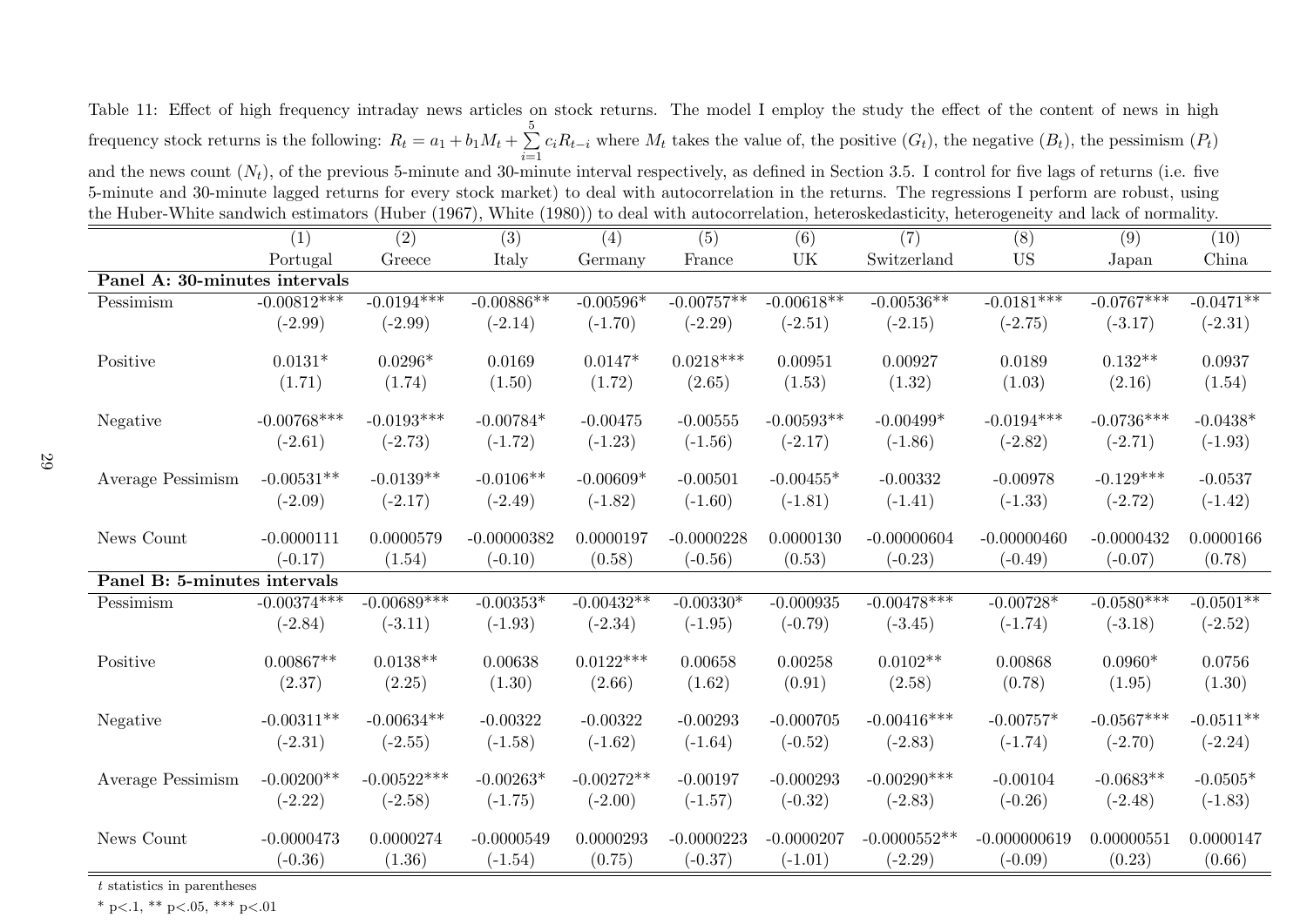Table 12: Effect of high frequency intraday stories on volatility. The model I employ the study the effect of the content of news in high frequency stock returns is the following:  $Volatility_t = a_1 + b_1M_t + \sum$ 5  $\sum_{i=1}$  $c_iR_{t-i}$  where  $M_t$  takes the value of, the positive  $(G_t)$ , the negative  $(B_t)$ , the pessimism  $(P_t)$ and the news count  $(N_t)$ , of the previous 5-minute and 30-minute interval respectively, as defined in Section 3.5. II define volatility as the standard deviation of intraday stock returns.. control for five lags of returns (i.e. five 5-minute and 30-minute lagged returns for every stock market) to deal with autocorrelation in the returns. The regressions I perform are robust, using the Huber-White sandwich estimators (Huber (1967), White (1980)) to deal with autocorrelation, heteroskedasticity, heterogeneity and lack of normality.

|                                          | (1)            | $\overline{(2)}$ | (3)           | (4)           | (5)           | (6)           | (7)            | (8)            | (9)          | (10)            |
|------------------------------------------|----------------|------------------|---------------|---------------|---------------|---------------|----------------|----------------|--------------|-----------------|
|                                          | Portugal       | Greece           | Italy         | Germany       | France        | UK            | Switzerland    | <b>US</b>      | Japan        | China           |
| Panel A: 30-minutes intervals            |                |                  |               |               |               |               |                |                |              |                 |
| Pessimism                                | $0.00343***$   | $0.00409*$       | $0.00514***$  | $0.00755***$  | $0.00662***$  | $0.00673***$  | $0.00467***$   | $0.00947**$    | $0.0156***$  | $0.00960**$     |
|                                          | (2.81)         | (1.69)           | (2.83)        | (5.30)        | (5.16)        | (6.58)        | (4.46)         | (2.22)         | (2.90)       | (2.34)          |
|                                          |                |                  |               |               |               |               |                |                |              |                 |
| Positive                                 | $-0.00994***$  | $-0.0137**$      | $-0.0143***$  | $-0.0147***$  | $-0.0117***$  | $-0.0118***$  | $-0.00659**$   | $-0.0143*$     | $-0.0236*$   | $-0.0187$       |
|                                          | $(-2.64)$      | $(-2.15)$        | $(-2.97)$     | $(-3.94)$     | $(-3.51)$     | $(-4.45)$     | $(-2.27)$      | $(-1.91)$      | $(-1.82)$    | $(-1.48)$       |
| Negative                                 | $0.00249*$     | 0.00285          | $0.00382*$    | $0.00672***$  | $0.00610***$  | $0.00620***$  | $0.00462***$   | $0.00936**$    | $0.0156***$  | $0.00901**$     |
|                                          | (1.93)         | (1.05)           | (1.90)        | (4.19)        | (4.31)        | (5.50)        | (3.99)         | (2.06)         | (2.65)       | (1.98)          |
| Average Pessimism                        | $0.00504***$   | $0.00706**$      | $0.00828***$  | $0.0104***$   | $0.00778***$  | $0.00871***$  | $0.00604***$   | $0.0142***$    | 0.0141       | $0.0227**$      |
|                                          | (3.75)         | (1.95)           | (3.07)        | (3.46)        | (1.75)        | (3.26)        | (5.06)         | (1.35)         | (0.57)       | (2.02)          |
| News Count                               | $0.0000440***$ | $0.0000272***$   | $0.0000221**$ | $0.0000121**$ | $0.0000163**$ | 0.00000554    | $0.0000123***$ | 0.000000255    | 0.00000317   | $0.0000141***$  |
|                                          | (3.54)         | (3.80)           | (2.53)        | (2.01)        | (2.12)        | (1.30)        | (2.73)         | (0.07)         | (0.72)       | (3.11)          |
|                                          |                |                  |               |               |               |               |                |                |              |                 |
| Panel B: 5-minutes intervals             |                |                  |               |               |               |               |                |                |              |                 |
| Pessimism                                | $0.00126***$   | $0.00172**$      | $0.00280***$  | $0.00306***$  | $0.00250***$  | $0.00299***$  | $0.00210***$   | $0.00297***$   | $0.00451***$ | $0.00402**$     |
|                                          | (3.15)         | (2.24)           | (5.05)        | (6.13)        | (5.43)        | (8.76)        | (5.85)         | (3.29)         | (3.18)       | (2.40)          |
| Positive                                 | $-0.00291**$   | $-0.00266$       | $-0.00759***$ | $-0.00726***$ | $-0.00536***$ | $-0.00546***$ | $-0.00465***$  | $-0.00314$     | $-0.00656*$  | $-0.00994**$    |
|                                          | $(-2.40)$      | $(-1.22)$        | $(-5.00)$     | $(-5.61)$     | $(-4.43)$     | $(-6.42)$     | $(-4.77)$      | $(-1.19)$      | $(-1.68)$    | $(-2.03)$       |
|                                          |                |                  |               |               |               |               |                |                |              |                 |
| Negative                                 | $0.00104**$    | $0.00170**$      | $0.00213***$  | $0.00251***$  | $0.00215***$  | $0.00272***$  | $0.00180***$   | $0.00315***$   | $0.00456***$ | $0.00344*$      |
|                                          | (2.31)         | (1.98)           | (3.44)        | (4.53)        | (4.22)        | (7.08)        | (4.47)         | (3.24)         | (2.87)       | (1.76)          |
|                                          |                |                  |               |               |               |               |                |                |              |                 |
| Average Pessimism                        | $0.00147***$   | $0.00213**$      | $0.00319***$  | $0.00344***$  | $0.00279***$  | $0.00332***$  | $0.00229***$   | $0.00459***$   | 0.00496      | $0.00983**$     |
|                                          | (3.54)         | (1.40)           | (2.44)        | (6.46)        | (5.75)        | (9.14)        | (6.07)         | (3.86)         | (1.48)       | (2.12)          |
|                                          |                |                  |               |               |               |               |                |                |              |                 |
| News Count                               | $0.0000117**$  | $0.00000565**$   | $0.00000656*$ | 0.00000335    | $0.00000585*$ | 0.00000184    | 0.00000286     | $-0.000000368$ | 0.000000866  | $0.00000547***$ |
| $\frac{1}{2}$ . The set of $\frac{1}{2}$ | (2.01)         | (2.06)           | (1.93)        | (1.32)        | (1.84)        | (1.05)        | (1.56)         | $(-0.31)$      | (0.56)       | (2.93)          |

t statistics in parentheses

\* p $< 1$ , \*\* p $< 0.05$ , \*\*\* p $< 0.01$